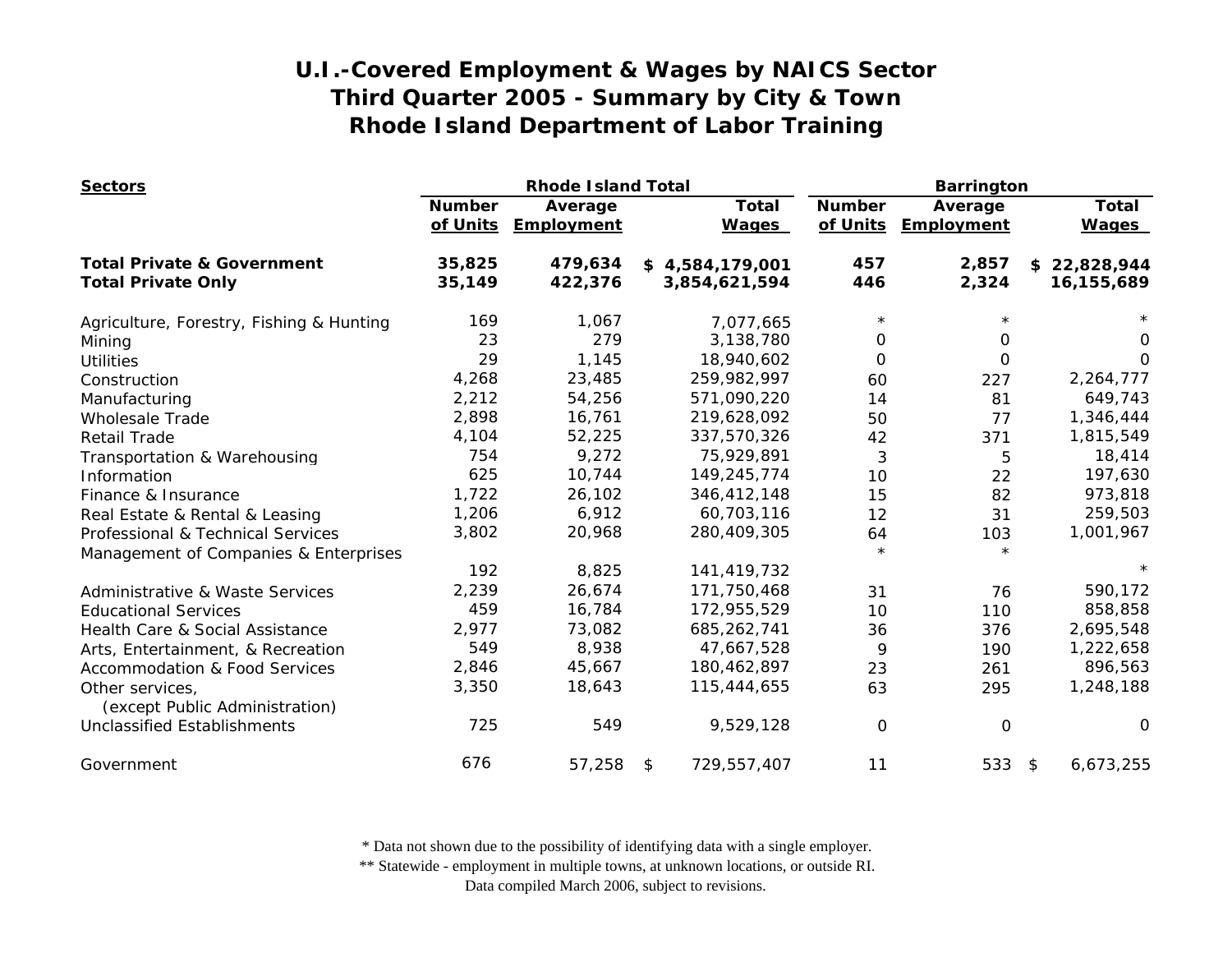| <b>Sectors</b>                                    |                           | <b>Bristol</b>        |                              | <b>Burrillville</b>       |                       |                              |
|---------------------------------------------------|---------------------------|-----------------------|------------------------------|---------------------------|-----------------------|------------------------------|
|                                                   | <b>Number</b><br>of Units | Average<br>Employment | <b>Total</b><br><b>Wages</b> | <b>Number</b><br>of Units | Average<br>Employment | <b>Total</b><br><b>Wages</b> |
| <b>Total Private &amp; Government</b>             | 605                       | 7,722                 | \$64,786,501                 | 313                       | 2,841                 | \$22,476,610                 |
| <b>Total Private Only</b>                         | 590                       | 6,645                 | 52,510,868                   | 299                       | 2,292                 | 16,124,867                   |
| Agriculture, Forestry, Fishing & Hunting          | $\star$                   |                       | $\star$                      | $\star$                   | $^\star$              |                              |
| Mining                                            | 0                         | 0                     | 0                            | 0                         | 0                     | 0                            |
| <b>Utilities</b>                                  | $\Omega$                  | 0                     | $\Omega$                     | $\star$                   | $\star$               |                              |
| Construction                                      | 94                        | 522                   | 5,252,725                    | 77                        | 230                   | 2,277,693                    |
| Manufacturing                                     | 71                        | 1,300                 | 12,528,866                   | 15                        | 415                   | 3,935,989                    |
| <b>Wholesale Trade</b>                            | 37                        | 135                   | 2,198,055                    | 24                        | 57                    | 644,852                      |
| <b>Retail Trade</b>                               | 73                        | 806                   | 5,116,978                    | 17                        | 162                   | 759,657                      |
| Transportation & Warehousing                      | 7                         | 47                    | 432,289                      | 5                         | 14                    | 137,486                      |
| Information                                       | 3                         | 79                    | 756,843                      | 7                         | 21                    | 148,179                      |
| Finance & Insurance                               | 23                        | 135                   | 1,317,210                    | 6                         | 20                    | 259,271                      |
| Real Estate & Rental & Leasing                    | 18                        | 67                    | 490,130                      | 8                         | 20                    | 123,492                      |
| Professional & Technical Services                 | 42                        | 81                    | 662,608                      | 21                        | 50                    | 624,280                      |
| Management of Companies & Enterprises             |                           |                       |                              |                           |                       |                              |
|                                                   | $\star$                   | $\star$               |                              | $\star$                   | $\star$               | $^\star$                     |
| Administrative & Waste Services                   | 43                        | 201                   | 1,646,996                    | 16                        | 79                    | 552,189                      |
| <b>Educational Services</b>                       | 10                        | 1,296                 | 12,235,042                   | 4                         | 19                    | 109,028                      |
| Health Care & Social Assistance                   | 40                        | 852                   | 5,201,987                    | 19                        | 490                   | 3,067,957                    |
| Arts, Entertainment, & Recreation                 | 10                        | 88                    | 299,867                      | $\overline{7}$            | 90                    | 289,174                      |
| Accommodation & Food Services                     | 51                        | 755                   | 2,861,854                    | 29                        | 443                   | 1,489,567                    |
| Other services,<br>(except Public Administration) | 64                        | 266                   | 1,350,185                    | 39                        | 123                   | 718,051                      |
| <b>Unclassified Establishments</b>                |                           |                       | 1,930                        | 0                         | $\mathbf 0$           | $\Omega$                     |
| Government                                        | 15                        | 1,077                 | 12,275,633<br>\$             | 14                        | 550 \$                | 6,351,743                    |

\* Data not shown due to the possibility of identifying data with a single employer.

\*\* Statewide - employment in multiple towns, at unknown locations, or outside RI.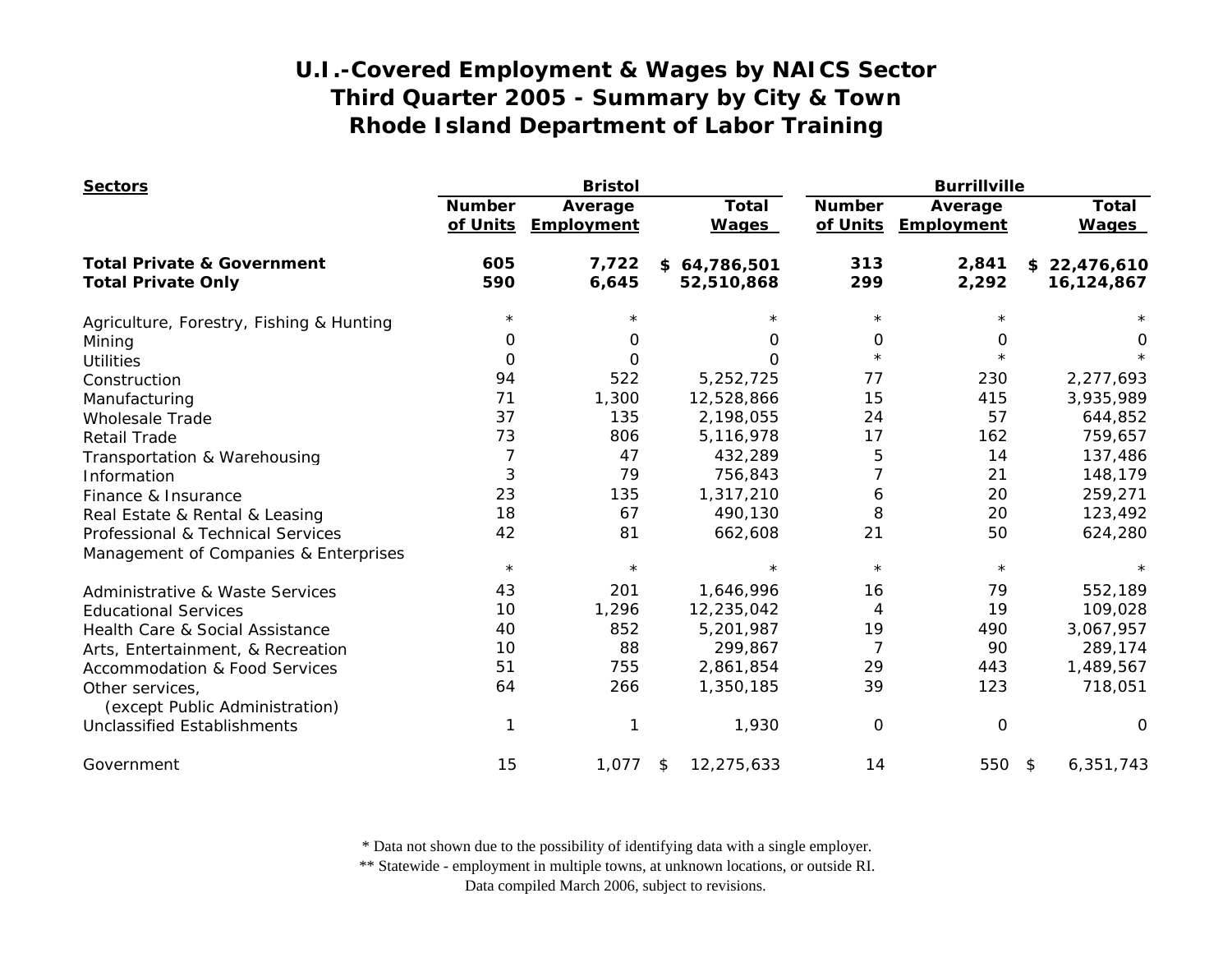| <b>Sectors</b>                                    |                           | <b>Central Falls</b>  |                              |                           | Charlestown           |                              |  |
|---------------------------------------------------|---------------------------|-----------------------|------------------------------|---------------------------|-----------------------|------------------------------|--|
|                                                   | <b>Number</b><br>of Units | Average<br>Employment | <b>Total</b><br><b>Wages</b> | <b>Number</b><br>of Units | Average<br>Employment | <b>Total</b><br><b>Wages</b> |  |
| <b>Total Private &amp; Government</b>             | 266                       | 3,118                 | \$24,860,659                 | 244                       | 1,611                 | \$13,302,593                 |  |
| <b>Total Private Only</b>                         | 255                       | 2,388                 | 17,109,335                   | 232                       | 1,439                 | 11,371,124                   |  |
| Agriculture, Forestry, Fishing & Hunting          | 0                         | 0                     | 0                            | $\star$                   |                       |                              |  |
| Mining                                            | 0                         | O                     | O                            |                           |                       |                              |  |
| <b>Utilities</b>                                  | $\Omega$                  | 0                     | O                            | $\Omega$                  | $\Omega$              | 0                            |  |
| Construction                                      | 33                        | 167                   | 1,400,503                    | 54                        | 172                   | 1,792,702                    |  |
| Manufacturing                                     | 37                        | 728                   | 6,218,927                    | 6                         | 264                   | 2,687,926                    |  |
| <b>Wholesale Trade</b>                            | 11                        | 180                   | 1,467,677                    | 10                        | 33                    | 539,630                      |  |
| <b>Retail Trade</b>                               | 33                        | 209                   | 1,293,530                    | 25                        | 196                   | 1,234,142                    |  |
| Transportation & Warehousing                      | 6                         | 82                    | 273,002                      |                           | 82                    | 385,212                      |  |
| Information                                       | 0                         | $\Omega$              | $\Omega$                     | 4                         | 15                    | 48,306                       |  |
| Finance & Insurance                               | 14                        | 122                   | 1,072,164                    | 4                         | 29                    | 310,450                      |  |
| Real Estate & Rental & Leasing                    | 8                         | 51                    | 287,558                      | 14                        | 26                    | 323,047                      |  |
| Professional & Technical Services                 | 9                         | 15                    | 146,769                      | 24                        | 48                    | 478,068                      |  |
| Management of Companies & Enterprises             |                           |                       |                              |                           |                       |                              |  |
|                                                   | 0                         | 0                     | $\Omega$                     | $\Omega$                  | 0                     | O                            |  |
| Administrative & Waste Services                   | 14                        | 244                   | 1,877,411                    | 22                        | 88                    | 694,119                      |  |
| <b>Educational Services</b>                       | $\star$                   | $\star$               | $\star$                      | $\mathbf 0$               | 0                     | $\Omega$                     |  |
| Health Care & Social Assistance                   | 21                        | 230                   | 1,468,213                    | 16                        | 174                   | 1,511,755                    |  |
| Arts, Entertainment, & Recreation                 | $\star$                   | $\star$               | $\star$                      | 5                         | 6                     | 20,570                       |  |
| <b>Accommodation &amp; Food Services</b>          | 36                        | 221                   | 713,611                      | 22                        | 271                   | 1,148,589                    |  |
| Other services,<br>(except Public Administration) | 31                        | 120                   | 667,694                      | 17                        | 32                    | 168,392                      |  |
| <b>Unclassified Establishments</b>                | $\mathbf 0$               | 0                     | $\mathbf 0$                  | 0                         | $\mathbf 0$           | 0                            |  |
| Government                                        | 11                        | 730                   | 7,751,324<br>$\sqrt{2}$      | 12                        | $174$ \$              | 1,931,469                    |  |

\* Data not shown due to the possibility of identifying data with a single employer.

\*\* Statewide - employment in multiple towns, at unknown locations, or outside RI.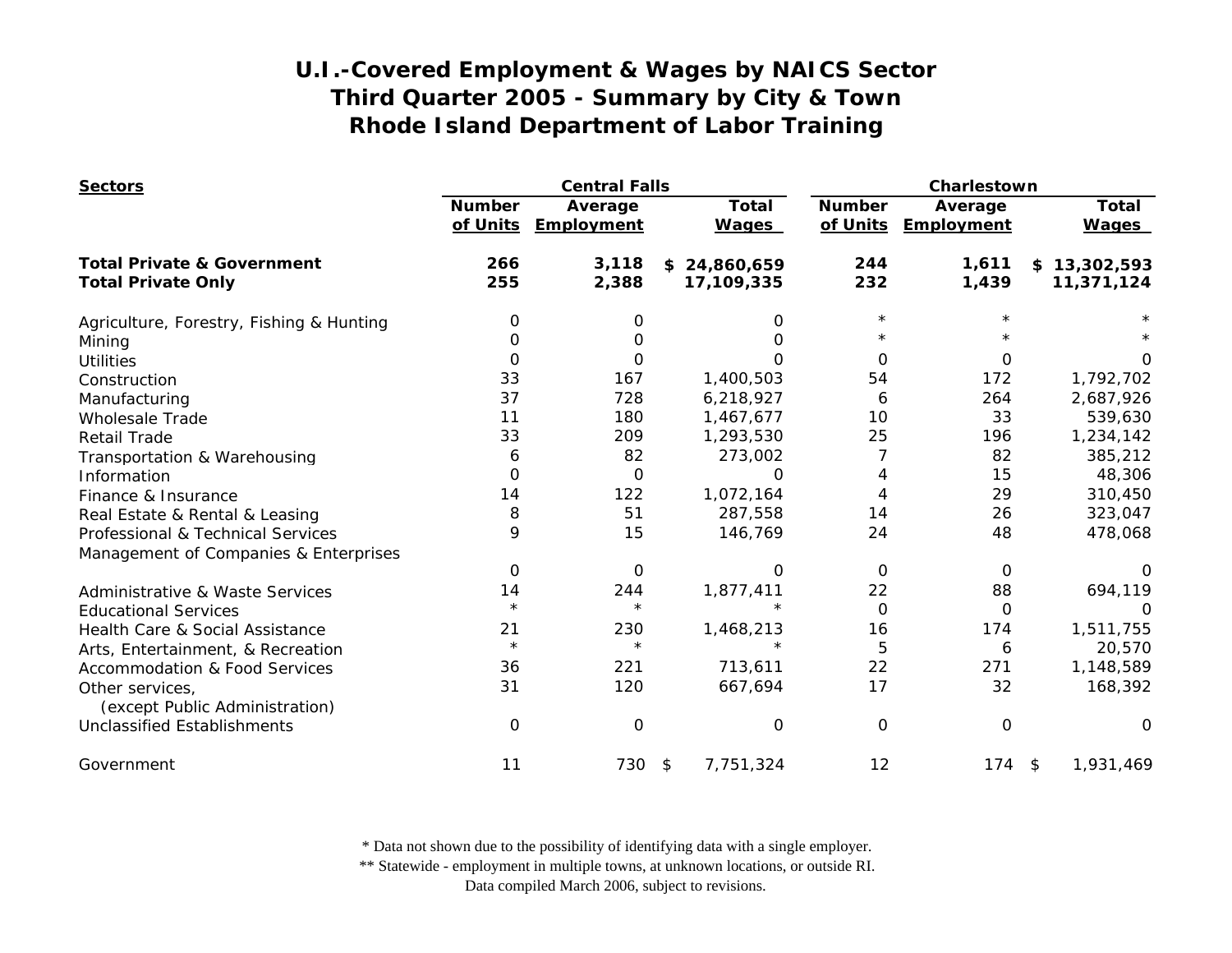| <b>Sectors</b>                                    |                           | Coventry              |                              | Cranston                  |                       |                              |
|---------------------------------------------------|---------------------------|-----------------------|------------------------------|---------------------------|-----------------------|------------------------------|
|                                                   | <b>Number</b><br>of Units | Average<br>Employment | <b>Total</b><br><b>Wages</b> | <b>Number</b><br>of Units | Average<br>Employment | <b>Total</b><br><b>Wages</b> |
| <b>Total Private &amp; Government</b>             | 753                       | 7,911                 | \$62,731,660                 | 2,566                     | 36,036                | \$339,844,484                |
| <b>Total Private Only</b>                         | 733                       | 6,451                 | 48,459,319                   | 2,546                     | 29,847                | 259,403,470                  |
| Agriculture, Forestry, Fishing & Hunting          | $\star$                   |                       |                              | 7                         | 25                    | 180,701                      |
| Mining                                            | 0                         | 0                     | 0                            | $\star$                   |                       |                              |
| <b>Utilities</b>                                  | $\Omega$                  | $\Omega$              | $\Omega$                     | $\Omega$                  | 0                     |                              |
| Construction                                      | 176                       | 775                   | 7,434,012                    | 305                       | 1,766                 | 19,261,303                   |
| Manufacturing                                     | 47                        | 792                   | 10,216,286                   | 208                       | 4,752                 | 49,131,897                   |
| <b>Wholesale Trade</b>                            | 49                        | 242                   | 2,384,497                    | 196                       | 1,737                 | 20,005,299                   |
| <b>Retail Trade</b>                               | 91                        | 1,464                 | 9,332,133                    | 308                       | 4,339                 | 28,279,538                   |
| Transportation & Warehousing                      | 20                        | 167                   | 1,513,881                    | 60                        | 690                   | 6,794,303                    |
| Information                                       | 4                         | 18                    | 145,344                      | 28                        | 1,550                 | 22,254,175                   |
| Finance & Insurance                               | 23                        | 134                   | 1,095,162                    | 157                       | 1,489                 | 19,351,279                   |
| Real Estate & Rental & Leasing                    | 22                        | 77                    | 505,214                      | 95                        | 575                   | 5,374,786                    |
| Professional & Technical Services                 | 60                        | 171                   | 1,684,557                    | 256                       | 1,397                 | 16,875,284                   |
| Management of Companies & Enterprises             |                           |                       |                              |                           |                       |                              |
|                                                   | $\star$                   | $\star$               | $\star$                      | 16                        | 299                   | 4,698,017                    |
| <b>Administrative &amp; Waste Services</b>        | 50                        | 221                   | 1,541,560                    | 175                       | 2,632                 | 15,737,471                   |
| <b>Educational Services</b>                       | 7                         | 86                    | 499,250                      | 35                        | 413                   | 2,470,969                    |
| Health Care & Social Assistance                   | 37                        | 856                   | 6,399,009                    | 255                       | 3,522                 | 28,138,576                   |
| Arts, Entertainment, & Recreation                 | $\overline{7}$            | 58                    | 155,549                      | 24                        | 339                   | 1,573,925                    |
| <b>Accommodation &amp; Food Services</b>          | 65                        | 1,022                 | 3,066,222                    | 173                       | 2,792                 | 9,610,020                    |
| Other services,<br>(except Public Administration) | 69                        | 294                   | 1,896,988                    | 244                       | 1,528                 | 9,650,222                    |
| <b>Unclassified Establishments</b>                | $\Omega$                  | $\mathbf 0$           | 0                            | $\star$                   | $\star$               |                              |
| Government                                        | 20                        | 1,461                 | 14,272,341<br>\$             | 20                        | $6,186$ \$            | 80,441,014                   |

\* Data not shown due to the possibility of identifying data with a single employer.

\*\* Statewide - employment in multiple towns, at unknown locations, or outside RI.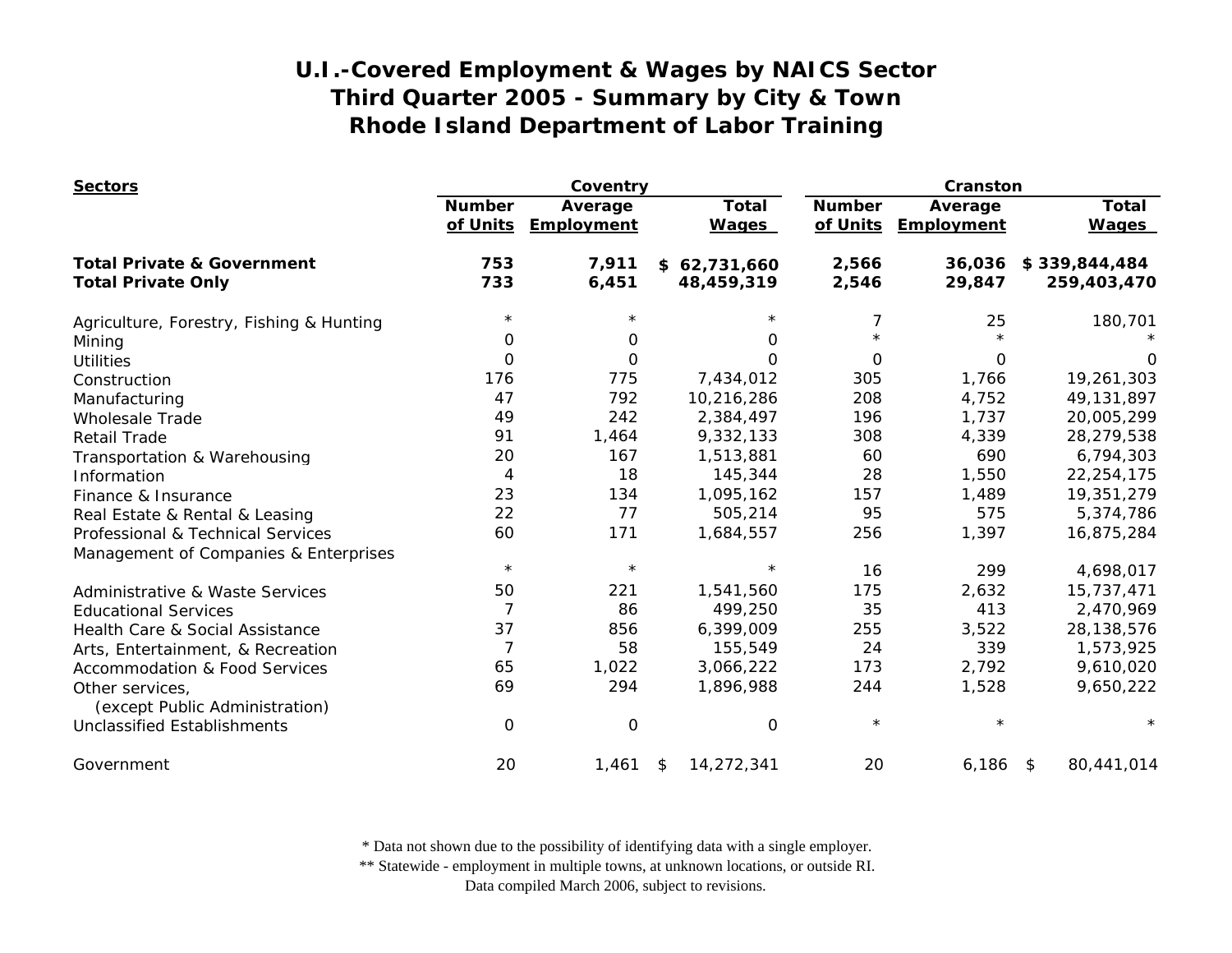| <b>Sectors</b>                                    |                           | Cumberland            |                              | <b>East Greenwich</b>     |                       |                              |
|---------------------------------------------------|---------------------------|-----------------------|------------------------------|---------------------------|-----------------------|------------------------------|
|                                                   | <b>Number</b><br>of Units | Average<br>Employment | <b>Total</b><br><b>Wages</b> | <b>Number</b><br>of Units | Average<br>Employment | <b>Total</b><br><b>Wages</b> |
| <b>Total Private &amp; Government</b>             | 860                       | 9,427                 | \$80,450,298                 | 737                       | 7,507                 | \$69,505,396                 |
| <b>Total Private Only</b>                         | 843                       | 8,234                 | 70,410,678                   | 723                       | 6,762                 | 62,458,631                   |
| Agriculture, Forestry, Fishing & Hunting          | $\star$                   |                       | $\star$                      | $\star$                   | $\star$               |                              |
| Mining                                            | $^\star$                  | $\star$               | $^\star$                     | 0                         | 0                     | 0                            |
| <b>Utilities</b>                                  | $\star$                   | $\star$               | $\star$                      | 0                         | 0                     | $\Omega$                     |
| Construction                                      | 140                       | 1,183                 | 14,892,032                   | 52                        | 289                   | 3,351,026                    |
| Manufacturing                                     | 44                        | 1,693                 | 14,700,346                   | 26                        | 1,004                 | 11,934,649                   |
| <b>Wholesale Trade</b>                            | 84                        | 439                   | 5,910,164                    | 88                        | 424                   | 7,399,448                    |
| <b>Retail Trade</b>                               | 83                        | 988                   | 5,437,466                    | 77                        | 783                   | 5,990,368                    |
| Transportation & Warehousing                      | 23                        | 449                   | 4,230,840                    | 10                        | 85                    | 709,426                      |
| Information                                       | 17                        | 77                    | 623,454                      | 21                        | 38                    | 1,937,909                    |
| Finance & Insurance                               | 38                        | 247                   | 2,739,866                    | 52                        | 529                   | 6,837,565                    |
| Real Estate & Rental & Leasing                    | 36                        | 126                   | 973,685                      | 33                        | 104                   | 860,586                      |
| Professional & Technical Services                 | 78                        | 255                   | 2,591,808                    | 97                        | 415                   | 5,871,165                    |
| Management of Companies & Enterprises             | $\star$                   | $\star$               | $\star$                      | $\star$                   | $\star$               |                              |
|                                                   |                           |                       |                              |                           |                       |                              |
| <b>Administrative &amp; Waste Services</b>        | 50                        | 204                   | 1,568,837                    | 33                        | 115                   | 1,064,033                    |
| <b>Educational Services</b>                       | 8                         | 97                    | 442,960                      | 17                        | 185                   | 1,306,423                    |
| Health Care & Social Assistance                   | 70                        | 1,079                 | 8,375,417                    | 81                        | 1,161                 | 8,431,337                    |
| Arts, Entertainment, & Recreation                 | 13                        | 76                    | 329,451                      | 15                        | 129                   | 649,079                      |
| <b>Accommodation &amp; Food Services</b>          | 60                        | 614                   | 1,674,833                    | 54                        | 1,185                 | 4,316,478                    |
| Other services,<br>(except Public Administration) | 93                        | 505                   | 3,401,061                    | 62                        | 274                   | 1,429,342                    |
| <b>Unclassified Establishments</b>                | $\star$                   | $\star$               | $\star$                      | $\Omega$                  | $\mathbf 0$           | 0                            |
| Government                                        | 17                        | 1,194                 | 10,039,620<br>\$             | 14                        | 746 \$                | 7,046,765                    |

\* Data not shown due to the possibility of identifying data with a single employer.

\*\* Statewide - employment in multiple towns, at unknown locations, or outside RI.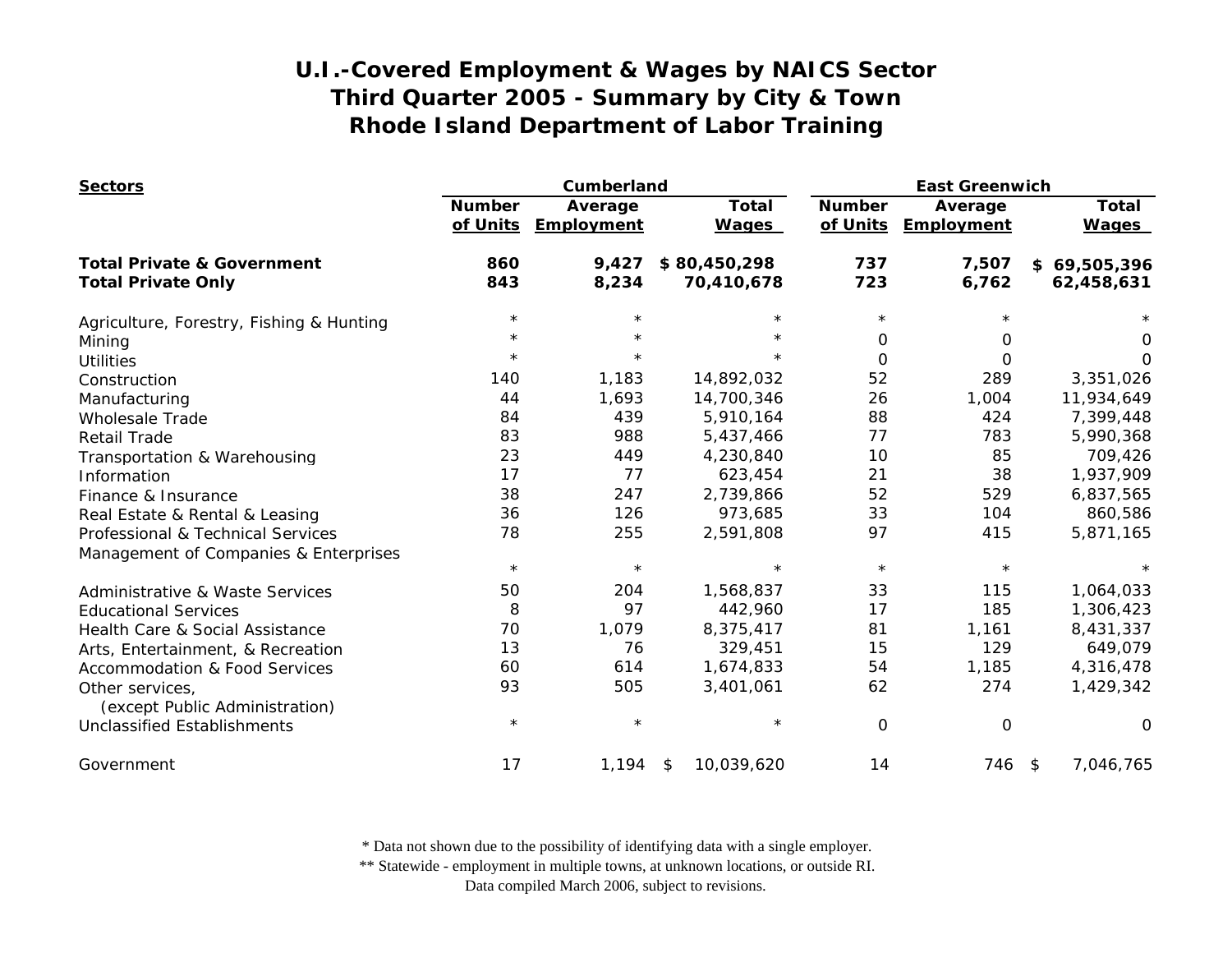| <b>Sectors</b>                                    |                           | <b>East Providence</b> |                              | <b>Exeter</b>  |                                |                              |
|---------------------------------------------------|---------------------------|------------------------|------------------------------|----------------|--------------------------------|------------------------------|
|                                                   | <b>Number</b><br>of Units | Average<br>Employment  | <b>Total</b><br><b>Wages</b> | <b>Number</b>  | Average<br>of Units Employment | <b>Total</b><br><b>Wages</b> |
| <b>Total Private &amp; Government</b>             | 1,539                     | 22,302                 | \$213,807,086                | 181            | 1,231                          | \$8,722,193                  |
| <b>Total Private Only</b>                         | 1,520                     | 20,590                 | 193,025,308                  | 176            | 1,122                          | 7,649,004                    |
| Agriculture, Forestry, Fishing & Hunting          | 0                         | 0                      | O                            | 8              | 170                            | 727,535                      |
| Mining                                            | O                         | 0                      | $\Omega$                     | 0              | 0                              | O                            |
| <b>Utilities</b>                                  | $\mathbf 0$               | 0                      | 0                            | $\mathbf 0$    | 0                              | O                            |
| Construction                                      | 227                       | 1,349                  | 16,998,221                   | 32             | 102                            | 970,016                      |
| Manufacturing                                     | 123                       | 3,206                  | 31,918,126                   | 11             | 129                            | 1,421,861                    |
| <b>Wholesale Trade</b>                            | 129                       | 1,586                  | 18,593,037                   | 11             | 62                             | 565,646                      |
| <b>Retail Trade</b>                               | 143                       | 2,012                  | 14,488,067                   | 18             | 98                             | 512,726                      |
| Transportation & Warehousing                      | 25                        | 112                    | 959,055                      | 7              | 44                             | 265,709                      |
| Information                                       | 24                        | 511                    | 7,368,025                    | $^\star$       | $\star$                        |                              |
| Finance & Insurance                               | 111                       | 2,722                  | 31,637,102                   | 0              | 0                              | 0                            |
| Real Estate & Rental & Leasing                    | 52                        | 256                    | 2,265,819                    | $\overline{7}$ | $\overline{7}$                 | 68,833                       |
| Professional & Technical Services                 | 162                       | 1,234                  | 14,496,274                   | 15             | 57                             | 583,335                      |
| Management of Companies & Enterprises             |                           |                        |                              |                |                                |                              |
|                                                   | 6                         | 78                     | 660,104                      | 0              | 0                              | $\Omega$                     |
| <b>Administrative &amp; Waste Services</b>        | 98                        | 824                    | 5,471,682                    | 22             | 62                             | 479,435                      |
| <b>Educational Services</b>                       | 17                        | 580                    | 4,820,805                    | 4              | 12                             | 126,132                      |
| Health Care & Social Assistance                   | 139                       | 3,511                  | 31,620,006                   | 10             | 167                            | 1,169,927                    |
| Arts, Entertainment, & Recreation                 | 22                        | 532                    | 2,197,676                    | 4              | 46                             | 262,053                      |
| <b>Accommodation &amp; Food Services</b>          | 102                       | 1,396                  | 4,578,936                    | 11             | 129                            | 350,095                      |
| Other services,<br>(except Public Administration) | 139                       | 679                    | 4,945,730                    | 14             | 35                             | 119,369                      |
| <b>Unclassified Establishments</b>                |                           | $\overline{2}$         | 6,643                        | $^\star$       | $\star$                        |                              |
| Government                                        | 19                        | 1,714                  | 20,781,778<br>$\sqrt{2}$     | 5              | 108                            | 1,073,189<br>\$              |

\* Data not shown due to the possibility of identifying data with a single employer.

\*\* Statewide - employment in multiple towns, at unknown locations, or outside RI.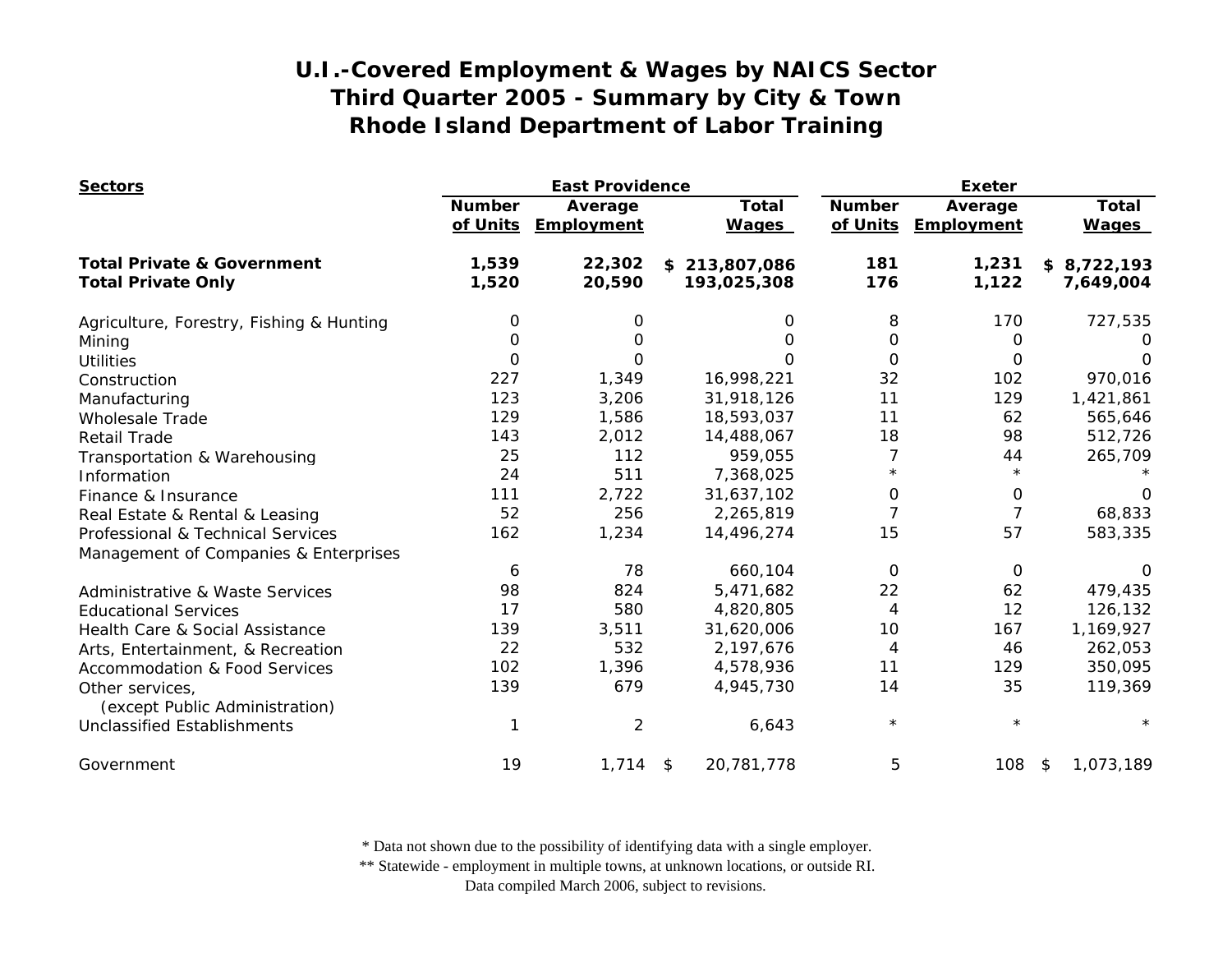| <b>Sectors</b>                                    |                           | <b>Foster</b>         |                              |                           | Glocester             |                              |  |
|---------------------------------------------------|---------------------------|-----------------------|------------------------------|---------------------------|-----------------------|------------------------------|--|
|                                                   | <b>Number</b><br>of Units | Average<br>Employment | <b>Total</b><br><b>Wages</b> | <b>Number</b><br>of Units | Average<br>Employment | <b>Total</b><br><b>Wages</b> |  |
| <b>Total Private &amp; Government</b>             | 107                       | 456                   | \$2,872,520                  | 216                       | 1,535                 | \$12,439,882                 |  |
| <b>Total Private Only</b>                         | 101                       | 399                   | 2,334,293                    | 201                       | 1,223                 | 9,104,032                    |  |
| Agriculture, Forestry, Fishing & Hunting          | 6                         | 24                    | 101,204                      | 3                         | $\overline{2}$        | 5,850                        |  |
| Mining                                            | 0                         | 0                     | O                            | $\star$                   |                       |                              |  |
| <b>Utilities</b>                                  | 0                         | $\Omega$              | $\Omega$                     | $\star$                   |                       |                              |  |
| Construction                                      | 31                        | 85                    | 633,297                      | 57                        | 148                   | 1,222,221                    |  |
| Manufacturing                                     | 5                         | 14                    | 73,343                       | 6                         | 38                    | 323,708                      |  |
| <b>Wholesale Trade</b>                            | 6                         | 15                    | 59,242                       | 9                         | 13                    | 156,063                      |  |
| <b>Retail Trade</b>                               |                           | 5                     | 26,507                       | 20                        | 215                   | 1,027,949                    |  |
| Transportation & Warehousing                      |                           | 24                    | 128,481                      | 11                        | 62                    | 545,386                      |  |
| Information                                       | 3                         | 14                    | 24,612                       | 5                         | 22                    | 108,503                      |  |
| Finance & Insurance                               |                           | $\star$               |                              | 7                         | 33                    | 518,306                      |  |
| Real Estate & Rental & Leasing                    |                           | $^\star$              | $\star$                      | 3                         | $\overline{2}$        | 148,576                      |  |
| Professional & Technical Services                 | 12                        | 17                    | 227,458                      | 10                        | 104                   | 1,319,717                    |  |
| Management of Companies & Enterprises             |                           |                       |                              |                           |                       |                              |  |
|                                                   | 0                         | 0                     | $\Omega$                     | $\star$                   | $\star$               |                              |  |
| <b>Administrative &amp; Waste Services</b>        | 8                         | 18                    | 113,731                      | 14                        | 64                    | 566,037                      |  |
| <b>Educational Services</b>                       | 0                         | 0                     | $\Omega$                     | $\star$                   | $\star$               |                              |  |
| Health Care & Social Assistance                   | 5                         | 54                    | 395,842                      | 13                        | 270                   | 2,185,926                    |  |
| Arts, Entertainment, & Recreation                 |                           | $\star$               | $\star$                      | 3                         | 29                    | 187,393                      |  |
| <b>Accommodation &amp; Food Services</b>          | 8                         | 43                    | 144,687                      | 16                        | 167                   | 507,901                      |  |
| Other services,<br>(except Public Administration) | 4                         | 5                     | 77,490                       | 20                        | 49                    | 249,746                      |  |
| <b>Unclassified Establishments</b>                | $\Omega$                  | 0                     | O                            | 0                         | $\mathbf 0$           | O                            |  |
| Government                                        | 6                         | 58                    | 538,227<br>\$                | 15                        | $314$ \$              | 3,335,850                    |  |

\* Data not shown due to the possibility of identifying data with a single employer.

\*\* Statewide - employment in multiple towns, at unknown locations, or outside RI.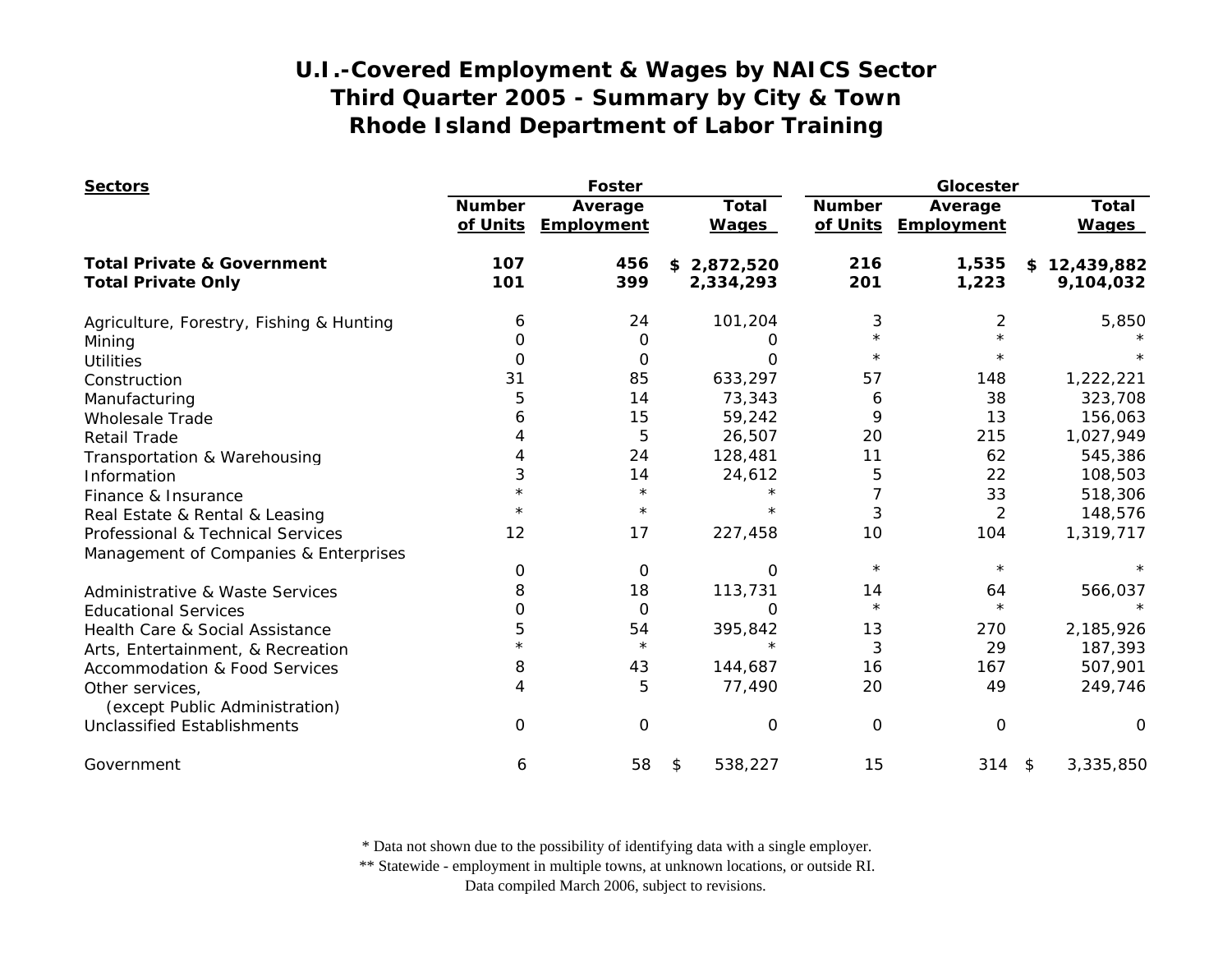| <b>Sectors</b>                                    |                           | Hopkinton             |                              | Jamestown                 |                       |                              |
|---------------------------------------------------|---------------------------|-----------------------|------------------------------|---------------------------|-----------------------|------------------------------|
|                                                   | <b>Number</b><br>of Units | Average<br>Employment | <b>Total</b><br><b>Wages</b> | <b>Number</b><br>of Units | Average<br>Employment | <b>Total</b><br><b>Wages</b> |
| <b>Total Private &amp; Government</b>             | 188                       | 1,290                 | \$10,043,942                 | 209                       | 1,365                 | \$10,778,206                 |
| <b>Total Private Only</b>                         | 178                       | 1,188                 | 9,016,806                    | 196                       | 1,116                 | 8,425,039                    |
| Agriculture, Forestry, Fishing & Hunting          | 4                         | 7                     | 27,916                       | 3                         |                       | 50,645                       |
| Mining                                            |                           |                       |                              | 0                         | 0                     |                              |
| <b>Utilities</b>                                  | $\Omega$                  | 0                     | $\Omega$                     | $\Omega$                  | 0                     | ∩                            |
| Construction                                      | 56                        | 173                   | 1,654,220                    | 40                        | 123                   | 1,249,263                    |
| Manufacturing                                     | 17                        | 380                   | 3,418,558                    | 3                         | 17                    | 126,528                      |
| <b>Wholesale Trade</b>                            | 6                         | 16                    | 288,682                      | 15                        | 36                    | 540,565                      |
| <b>Retail Trade</b>                               | 18                        | 115                   | 502,618                      | 13                        | 96                    | 448,701                      |
| Transportation & Warehousing                      | 4                         | 22                    | 215,323                      | 5                         | 10                    | 173,173                      |
| Information                                       | $^\star$                  | $\star$               |                              | $\star$                   | $\star$               |                              |
| Finance & Insurance                               | 6                         | 4                     | 90,001                       | 6                         | 19                    | 320,191                      |
| Real Estate & Rental & Leasing                    | 5                         | 9                     | 44,351                       | 12                        | 60                    | 334,091                      |
| Professional & Technical Services                 | 8                         | 21                    | 235,523                      | 31                        | 100                   | 1,190,741                    |
| Management of Companies & Enterprises             |                           |                       |                              |                           |                       |                              |
|                                                   | 0                         | 0                     | 0                            | $\star$                   | $\star$               |                              |
| <b>Administrative &amp; Waste Services</b>        | 8                         | 21                    | 131,997                      | 13                        | 54                    | 375,119                      |
| <b>Educational Services</b>                       | 0                         | 0                     | O                            | $\star$                   | $\star$               |                              |
| Health Care & Social Assistance                   | 15                        | 174                   | 1,032,529                    | 11                        | 112                   | 801,302                      |
| Arts, Entertainment, & Recreation                 | 6                         | 75                    | 262,522                      | 10                        | 154                   | 836,086                      |
| <b>Accommodation &amp; Food Services</b>          | 6                         | 63                    | 271,864                      | 11                        | 209                   | 981,344                      |
| Other services,<br>(except Public Administration) | 14                        | 91                    | 766,651                      | 18                        | 99                    | 675,217                      |
| Unclassified Establishments                       | $\Omega$                  | 0                     | 0                            | 0                         | $\Omega$              | $\Omega$                     |
| Government                                        | 10                        | 103                   | 1,027,136<br>\$              | 13                        | 250                   | 2,353,167<br>\$              |

\* Data not shown due to the possibility of identifying data with a single employer.

\*\* Statewide - employment in multiple towns, at unknown locations, or outside RI.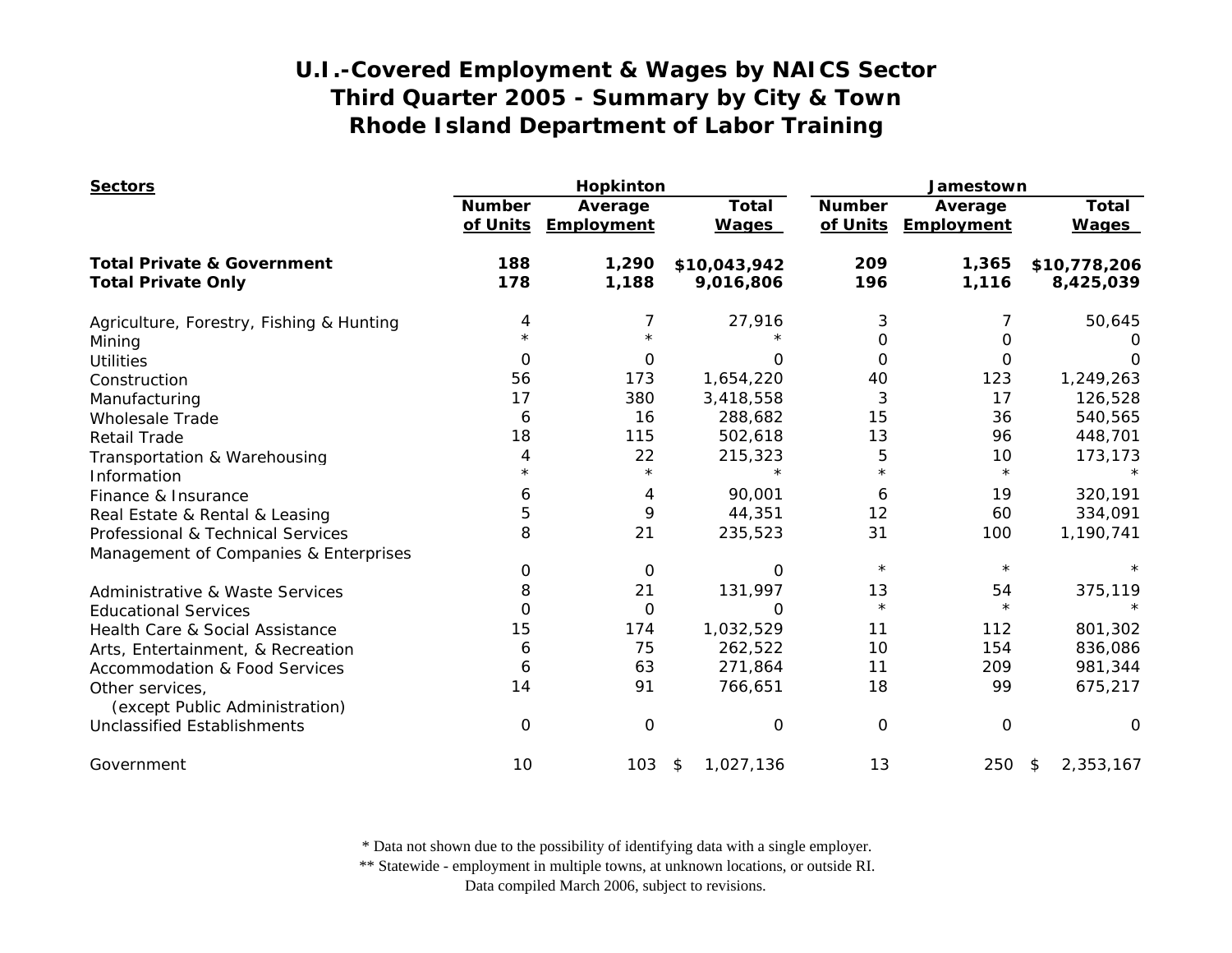| <b>Sectors</b>                                    |                           | Johnston              |                              |                           | Lincoln               |                              |  |
|---------------------------------------------------|---------------------------|-----------------------|------------------------------|---------------------------|-----------------------|------------------------------|--|
|                                                   | <b>Number</b><br>of Units | Average<br>Employment | <b>Total</b><br><b>Wages</b> | <b>Number</b><br>of Units | Average<br>Employment | <b>Total</b><br><b>Wages</b> |  |
| <b>Total Private &amp; Government</b>             | 1,141                     | 12,271                | \$105,980,242                | 779                       | 13,893                | \$138,616,168                |  |
| <b>Total Private Only</b>                         | 1,128                     | 11,232                | 96,310,414                   | 757                       | 12,725                | 124,898,159                  |  |
| Agriculture, Forestry, Fishing & Hunting          | 7                         | 25                    | 72,490                       | $\star$                   |                       |                              |  |
| Mining                                            |                           | $\star$               | $\star$                      | 0                         | 0                     | 0                            |  |
| <b>Utilities</b>                                  | $\star$                   | $\star$               | $\star$                      | $\star$                   | $\star$               | $\star$                      |  |
| Construction                                      | 196                       | 944                   | 10,055,453                   | 102                       | 853                   | 10,264,340                   |  |
| Manufacturing                                     | 103                       | 1,447                 | 10,165,576                   | 54                        | 2,862                 | 28,388,157                   |  |
| <b>Wholesale Trade</b>                            | 61                        | 475                   | 5,375,150                    | 80                        | 540                   | 6,679,568                    |  |
| Retail Trade                                      | 143                       | 1,572                 | 11,257,266                   | 60                        | 792                   | 8,070,510                    |  |
| Transportation & Warehousing                      | 38                        | 261                   | 2,009,594                    | 18                        | 292                   | 2,930,902                    |  |
| Information                                       | 11                        | 388                   | 5,437,623                    | 11                        | 220                   | 2,816,157                    |  |
| Finance & Insurance                               | 44                        | 1,202                 | 16,903,608                   | 58                        | 2,656                 | 29,522,956                   |  |
| Real Estate & Rental & Leasing                    | 41                        | 268                   | 2,083,291                    | 24                        | 67                    | 535,339                      |  |
| Professional & Technical Services                 | 67                        | 254                   | 2,238,147                    | 102                       | 717                   | 10,104,579                   |  |
| Management of Companies & Enterprises             |                           |                       |                              |                           |                       |                              |  |
|                                                   | $\star$                   | $\star$               | $\star$                      | 9                         | 97                    | 1,226,883                    |  |
| <b>Administrative &amp; Waste Services</b>        | 124                       | 1,643                 | 11,946,657                   | 37                        | 488                   | 2,908,208                    |  |
| <b>Educational Services</b>                       | 12                        | 28                    | 189,964                      | 10                        | 58                    | 503,826                      |  |
| Health Care & Social Assistance                   | 94                        | 1,275                 | 11,870,591                   | 69                        | 1,092                 | 8,725,086                    |  |
| Arts, Entertainment, & Recreation                 | 4                         | 34                    | 150,894                      | 23                        | 1,120                 | 7,356,934                    |  |
| <b>Accommodation &amp; Food Services</b>          | 80                        | 908                   | 3,199,290                    | 45                        | 564                   | 1,665,278                    |  |
| Other services,<br>(except Public Administration) | 94                        | 472                   | 2,810,477                    | 52                        | 185                   | 1,117,174                    |  |
| Unclassified Establishments                       | 4                         | 2                     | 8,100                        | O                         | 0                     | 0                            |  |
| Government                                        | 13                        | 1,037                 | 9,669,828<br>\$              | 22                        | $1,167$ \$            | 13,718,009                   |  |

\* Data not shown due to the possibility of identifying data with a single employer.

\*\* Statewide - employment in multiple towns, at unknown locations, or outside RI.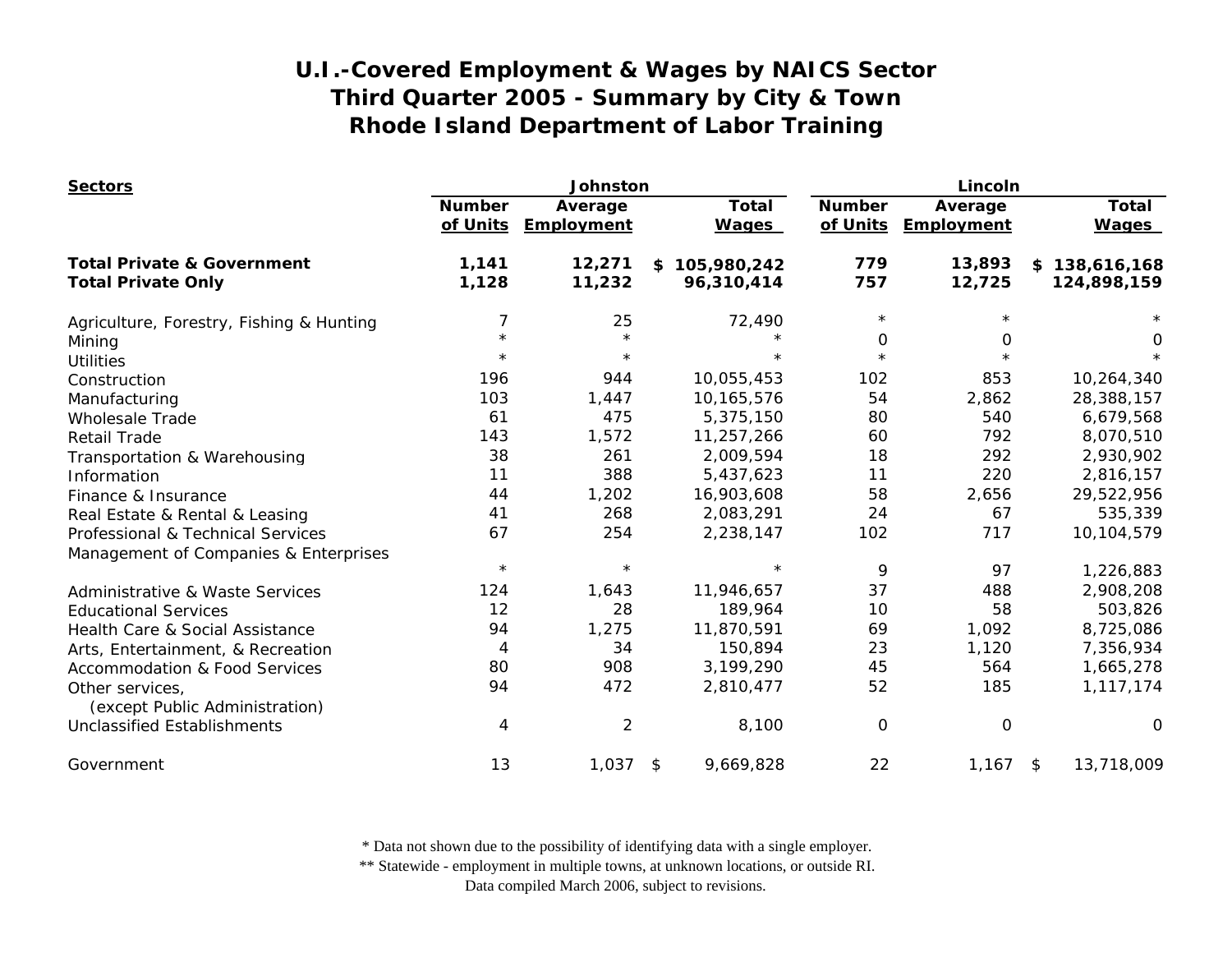| <b>Sectors</b>                                                                                |                           | <b>Little Compton</b> |                              |                           | Middletown            |                              |  |
|-----------------------------------------------------------------------------------------------|---------------------------|-----------------------|------------------------------|---------------------------|-----------------------|------------------------------|--|
|                                                                                               | <b>Number</b><br>of Units | Average<br>Employment | <b>Total</b><br><b>Wages</b> | <b>Number</b><br>of Units | Average<br>Employment | <b>Total</b><br><b>Wages</b> |  |
| <b>Total Private &amp; Government</b><br><b>Total Private Only</b>                            | 131<br>125                | 801.6<br>663          | \$4,976,607<br>3,979,210     | 784<br>770                | 11,310<br>10,706      | \$103,746,381<br>97,583,573  |  |
| Agriculture, Forestry, Fishing & Hunting<br>Mining                                            | 6                         | 54<br>$\star$         | 227,769                      | 5<br>$\star$              | 87<br>$\star$         | 587,736                      |  |
| <b>Utilities</b>                                                                              | $\Omega$                  | $\mathbf 0$           | $\Omega$                     | $^\star$                  | $\star$               |                              |  |
| Construction                                                                                  | 36                        | 153                   | 1,226,709                    | 95                        | 489                   | 5,185,729                    |  |
| Manufacturing                                                                                 | $\star$                   | $\star$               | $\star$                      | 20                        | 425                   | 5,027,410                    |  |
| <b>Wholesale Trade</b>                                                                        | 3                         | 3                     | 32,987                       | 41                        | 180                   | 2,053,503                    |  |
| <b>Retail Trade</b>                                                                           | 6                         | 32                    | 106,452                      | 94                        | 1,582                 | 11,924,478                   |  |
| Transportation & Warehousing                                                                  |                           | $\star$               |                              | 7                         | 59                    | 360,588                      |  |
| Information                                                                                   | 0                         | 0                     | O                            | 20                        | 338                   | 7,062,490                    |  |
| Finance & Insurance                                                                           | $\overline{c}$            | 32                    | 318,392                      | 27                        | 453                   | 6,894,504                    |  |
| Real Estate & Rental & Leasing                                                                | 4                         | 8                     | 72,674                       | 36                        | 189                   | 1,386,439                    |  |
| Professional & Technical Services                                                             | 12                        | 17                    | 245,025                      | 92                        | 1,765                 | 26,994,482                   |  |
| Management of Companies & Enterprises                                                         | $\star$                   | $\star$               | $\star$                      | 6                         | 178                   | 1,956,218                    |  |
|                                                                                               | 12                        | 28                    | 180,138                      | 44                        | 372                   | 3,136,587                    |  |
| Administrative & Waste Services<br><b>Educational Services</b>                                | $\star$                   | $\star$               | $\star$                      | 10                        | 398                   | 3,477,136                    |  |
| Health Care & Social Assistance                                                               | 3                         | 15                    | 103,788                      | 80                        | 1,506                 | 9,622,867                    |  |
|                                                                                               | 8                         | 111                   | 644,229                      | 16                        | 210                   | 1,058,918                    |  |
| Arts, Entertainment, & Recreation                                                             | 9                         | 122                   | 331,040                      | 89                        | 1,878                 | 7,259,619                    |  |
| <b>Accommodation &amp; Food Services</b><br>Other services,<br>(except Public Administration) | 18                        | 53                    | 241,001                      | 86                        | 559                   | 3,032,252                    |  |
| <b>Unclassified Establishments</b>                                                            | 0                         | $\mathbf 0$           | O                            | $\mathbf 0$               | $\mathbf 0$           | $\Omega$                     |  |
| Government                                                                                    | 6                         | 137                   | \$<br>997,397                | 14                        | 604                   | 6,162,808<br>\$              |  |

\* Data not shown due to the possibility of identifying data with a single employer.

\*\* Statewide - employment in multiple towns, at unknown locations, or outside RI.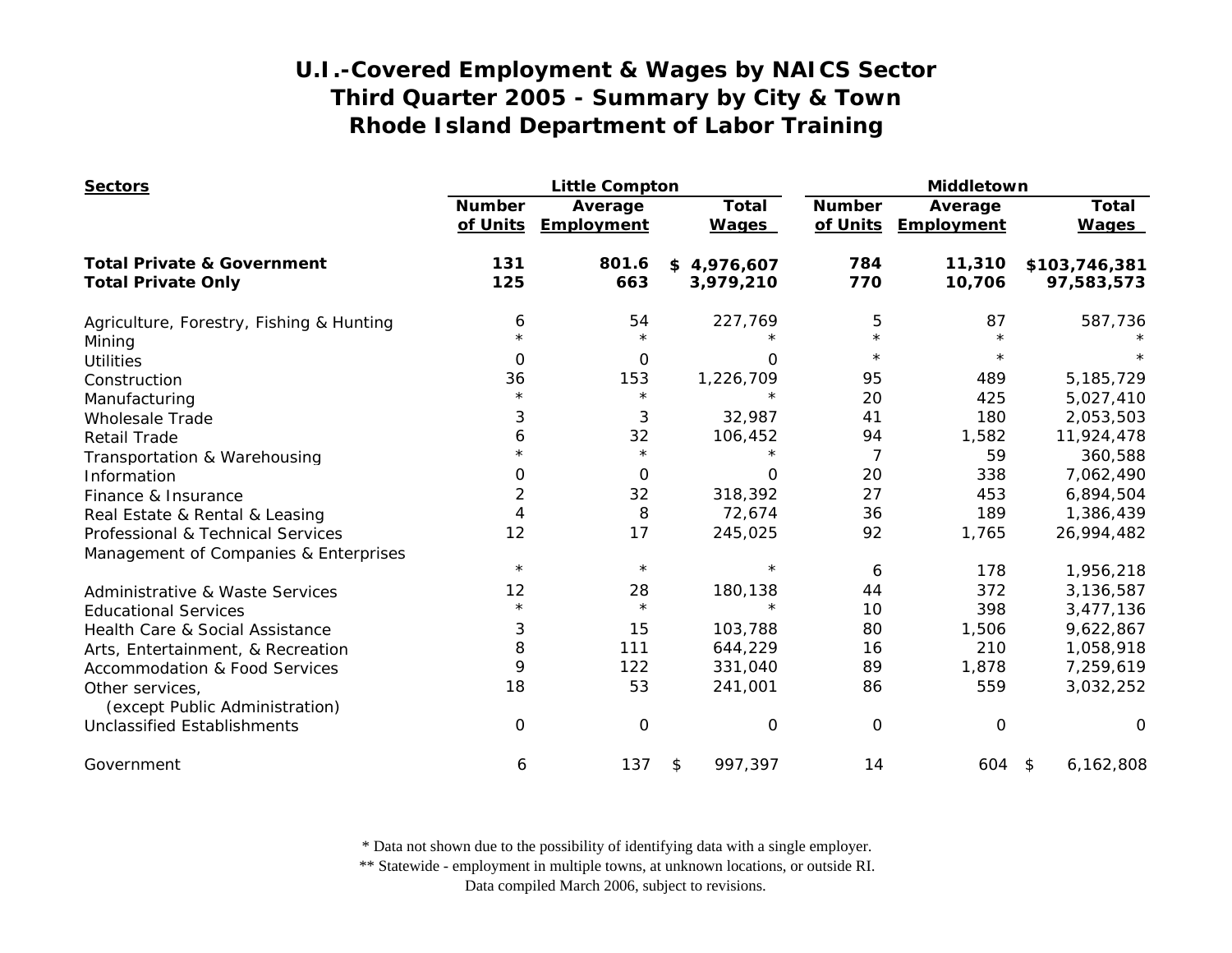| <b>Sectors</b>                                    |                           | Narragansett          |                              | <b>Newport</b>            |                       |                              |
|---------------------------------------------------|---------------------------|-----------------------|------------------------------|---------------------------|-----------------------|------------------------------|
|                                                   | <b>Number</b><br>of Units | Average<br>Employment | <b>Total</b><br><b>Wages</b> | <b>Number</b><br>of Units | Average<br>Employment | <b>Total</b><br><b>Wages</b> |
| <b>Total Private &amp; Government</b>             | 494                       | 4,958                 | 35,005,062<br>\$             | 1,284                     | 18,618                | \$200,519,581                |
| <b>Total Private Only</b>                         | 475                       | 3,833                 | 23,302,927                   | 1,259                     | 14,026                | 107,128,851                  |
| Agriculture, Forestry, Fishing & Hunting          | 6                         | 29                    | 281,564                      | 6                         | 57                    | 492,843                      |
| Mining                                            | 0                         | 0                     | O                            | 0                         | 0                     | $\mathbf{O}$                 |
| <b>Utilities</b>                                  | $\Omega$                  | 0                     | Ω                            | $\Omega$                  | $\Omega$              | O                            |
| Construction                                      | 50                        | 123                   | 981,839                      | 102                       | 684                   | 6,509,816                    |
| Manufacturing                                     | 21                        | 130                   | 1,661,738                    | 34                        | 281                   | 2,719,317                    |
| <b>Wholesale Trade</b>                            | 33                        | 99                    | 1,015,818                    | 68                        | 184                   | 2,390,321                    |
| <b>Retail Trade</b>                               | 49                        | 678                   | 3,877,003                    | 229                       | 1,660                 | 9,457,210                    |
| Transportation & Warehousing                      | 11                        | 194                   | 1,261,306                    | 34                        | 295                   | 1,572,698                    |
| Information                                       | $\star$                   | $\star$               |                              | 19                        | 251                   | 2,571,377                    |
| Finance & Insurance                               | 18                        | 54                    | 741,206                      | 36                        | 162                   | 1,860,229                    |
| Real Estate & Rental & Leasing                    | 33                        | 103                   | 700,497                      | 61                        | 419                   | 3,794,217                    |
| Professional & Technical Services                 | 48                        | 135                   | 1,579,553                    | 169                       | 854                   | 12,404,043                   |
| Management of Companies & Enterprises             |                           |                       |                              |                           |                       |                              |
|                                                   | $\star$                   | $\star$               | $\star$                      | 5                         | 37                    | 496,207                      |
| Administrative & Waste Services                   | 32                        | 107                   | 768,982                      | 64                        | 511                   | 4,462,047                    |
| <b>Educational Services</b>                       | 5                         | 4                     | 33,975                       | 14                        | 506                   | 4,918,469                    |
| Health Care & Social Assistance                   | 37                        | 346                   | 2,631,268                    | 86                        | 1,995                 | 17,943,640                   |
| Arts, Entertainment, & Recreation                 | 14                        | 308                   | 1,489,212                    | 45                        | 1,330                 | 8,265,404                    |
| <b>Accommodation &amp; Food Services</b>          | 65                        | 1,244                 | 4,680,816                    | 175                       | 4,096                 | 22,740,406                   |
| Other services,<br>(except Public Administration) | 47                        | 277                   | 1,528,628                    | 112                       | 704                   | 4,530,607                    |
| <b>Unclassified Establishments</b>                | 0                         | $\mathbf 0$           | 0                            | $\overline{O}$            | 0                     | $\Omega$                     |
| Government                                        | 19                        | 1,123                 | 11,702,135<br>\$             | 25                        | 4,590                 | 93,390,730<br>- \$           |

\* Data not shown due to the possibility of identifying data with a single employer.

\*\* Statewide - employment in multiple towns, at unknown locations, or outside RI.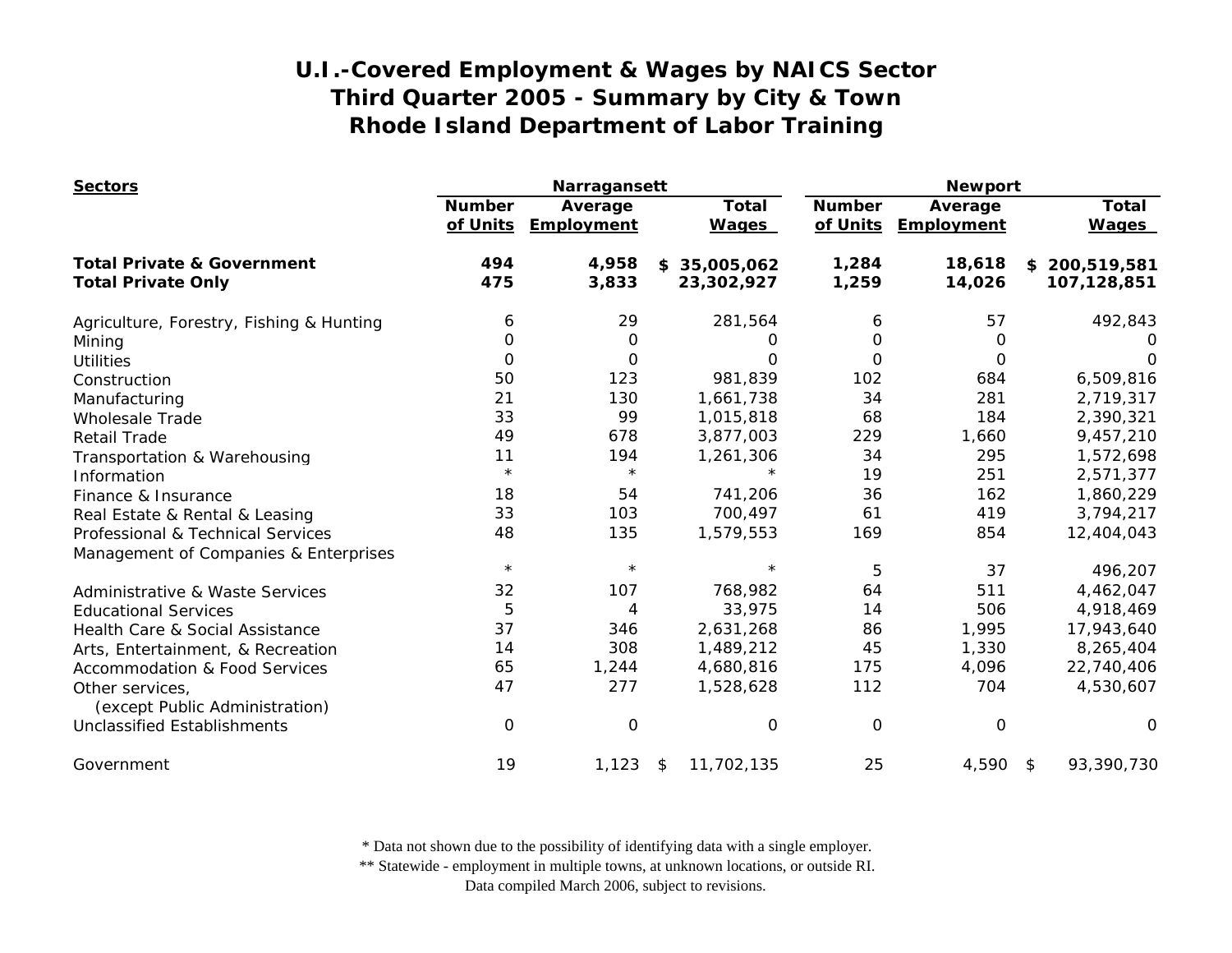| <b>Sectors</b>                                    |                           | <b>New Shoreham</b>          |                              | <b>North Kingstown</b>    |                       |                              |
|---------------------------------------------------|---------------------------|------------------------------|------------------------------|---------------------------|-----------------------|------------------------------|
|                                                   | <b>Number</b><br>of Units | Average<br><b>Employment</b> | <b>Total</b><br><b>Wages</b> | <b>Number</b><br>of Units | Average<br>Employment | <b>Total</b><br><b>Wages</b> |
| <b>Total Private &amp; Government</b>             | 207                       | 1489                         | \$11,239,896                 | 1,030                     | 14,449                | 140,882,839<br>\$            |
| <b>Total Private Only</b>                         | 191                       | 1,343                        | 10,078,326                   | 1,012                     | 12,913                | 123,489,118                  |
| Agriculture, Forestry, Fishing & Hunting          | $\star$                   | $\star$                      |                              | 9                         | 68                    | 842,837                      |
| Mining                                            | 0                         | 0                            | $\Omega$                     | 0                         | 0                     | O                            |
| <b>Utilities</b>                                  | $\star$                   | $\star$                      |                              | $\star$                   |                       |                              |
| Construction                                      | 34                        | 94                           | 1,011,228                    | 130                       | 497                   | 4,698,760                    |
| Manufacturing                                     | 5                         | 21                           | 168,099                      | 67                        | 4,592                 | 56,830,271                   |
| <b>Wholesale Trade</b>                            | $\mathbf 0$               | 0                            | $\Omega$                     | 113                       | 463                   | 6,605,910                    |
| <b>Retail Trade</b>                               | 40                        | 166                          | 1,095,681                    | 106                       | 1,951                 | 13,083,068                   |
| Transportation & Warehousing                      | 4                         | 10                           | 33,385                       | 37                        | 384                   | 2,993,793                    |
| Information                                       | 4                         | 14                           | 115,991                      | 22                        | 112                   | 1,456,990                    |
| Finance & Insurance                               | $\star$                   | $\star$                      | $\star$                      | 53                        | 381                   | 4,951,110                    |
| Real Estate & Rental & Leasing                    | 13                        | 51                           | 403,289                      | 32                        | 107                   | 714,643                      |
| Professional & Technical Services                 | 4                         | 19                           | 84,511                       | 134                       | 405                   | 5,554,027                    |
| Management of Companies & Enterprises             |                           |                              |                              |                           |                       |                              |
|                                                   | $\star$                   | $\star$                      | $\star$                      | $\star$                   | $\star$               |                              |
| <b>Administrative &amp; Waste Services</b>        | 11                        | 32                           | 323,239                      | 61                        | 321                   | 2,266,669                    |
| <b>Educational Services</b>                       | $\star$                   | $\star$                      | $\star$                      | 16                        | 90                    | 585,083                      |
| Health Care & Social Assistance                   | $\star$                   | $\star$                      | $\star$                      | 64                        | 1,112                 | 8,023,919                    |
| Arts, Entertainment, & Recreation                 | 9                         | 77                           | 577,757                      | 26                        | 279                   | 1,475,382                    |
| <b>Accommodation &amp; Food Services</b>          | 47                        | 794                          | 5,698,597                    | 65                        | 1,078                 | 3,413,145                    |
| Other services,<br>(except Public Administration) | 12                        | 30                           | 152,618                      | 68                        | 380                   | 2,101,582                    |
| <b>Unclassified Establishments</b>                | 0                         | 0                            | $\Omega$                     | $\Omega$                  | 0                     | 0                            |
| Government                                        | 16                        | 146 \$                       | 1,161,570                    | 18                        | $1,534$ \$            | 17,393,721                   |

\* Data not shown due to the possibility of identifying data with a single employer.

\*\* Statewide - employment in multiple towns, at unknown locations, or outside RI.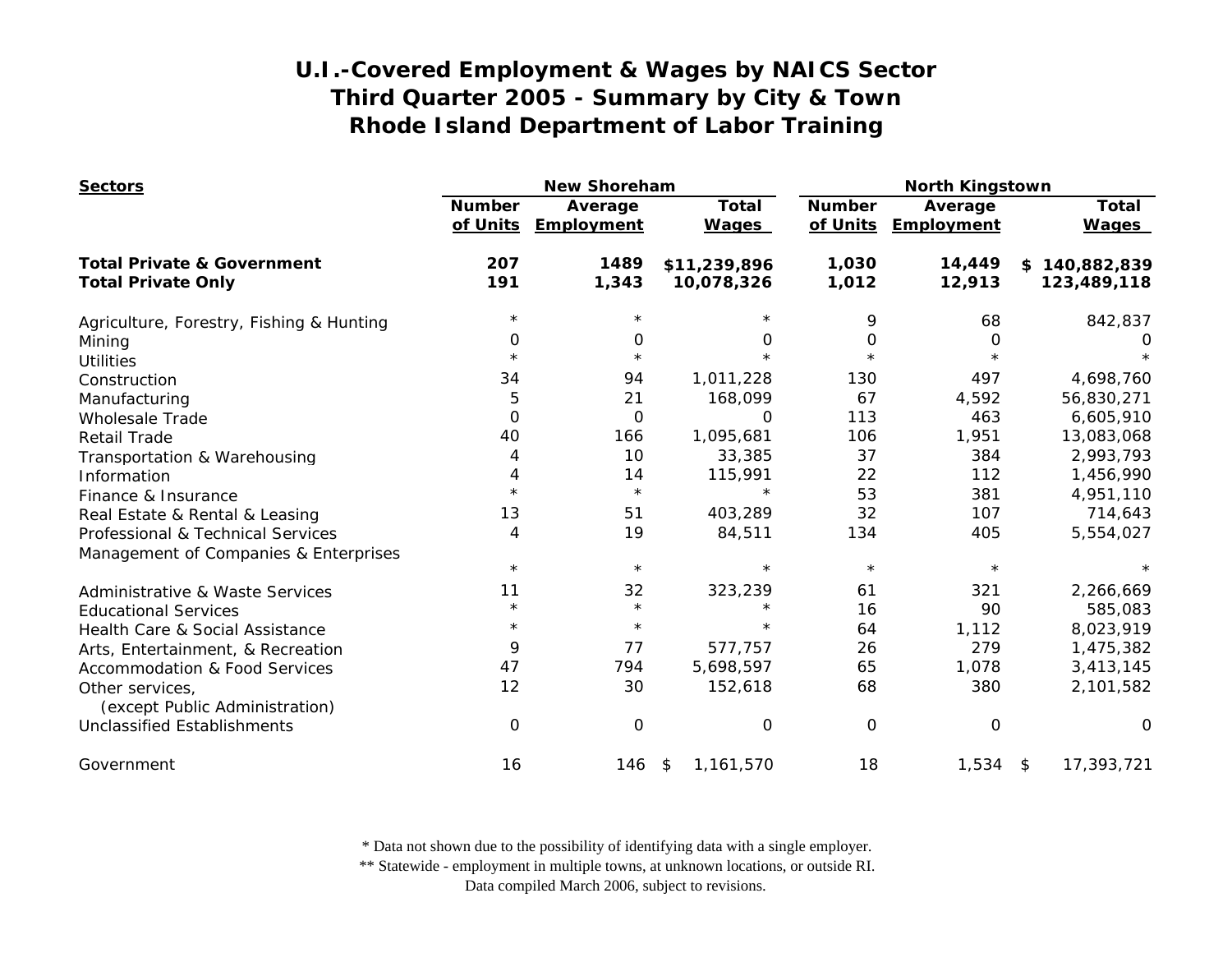| <b>Sectors</b>                             | <b>North Providence</b>   |                       |                              | <b>North Smithfield</b>   |                       |                              |
|--------------------------------------------|---------------------------|-----------------------|------------------------------|---------------------------|-----------------------|------------------------------|
|                                            | <b>Number</b><br>of Units | Average<br>Employment | <b>Total</b><br><b>Wages</b> | <b>Number</b><br>of Units | Average<br>Employment | <b>Total</b><br><b>Wages</b> |
| <b>Total Private &amp; Government</b>      | 761                       | 8,555                 | \$69,554,936                 | 374                       | 4,075                 | \$33,383,572                 |
| <b>Total Private Only</b>                  | 750                       | 7,738                 | 58,700,725                   | 363                       | 3,813                 | 30,552,613                   |
| Agriculture, Forestry, Fishing & Hunting   | 0                         | 0                     | 0                            | 3                         | 12                    | 37,851                       |
| Mining                                     | 0                         | O                     | O                            |                           |                       |                              |
| <b>Utilities</b>                           | $\Omega$                  | 0                     | $\Omega$                     | $\Omega$                  | 0                     | O                            |
| Construction                               | 85                        | 297                   | 2,785,021                    | 62                        | 353                   | 3,941,086                    |
| Manufacturing                              | 53                        | 579                   | 4,890,804                    | 29                        | 646                   | 5,483,855                    |
| <b>Wholesale Trade</b>                     | 37                        | 147                   | 1,766,990                    | 30                        | 206                   | 2,577,267                    |
| <b>Retail Trade</b>                        | 108                       | 1,265                 | 7,705,057                    | 40                        | 587                   | 4,334,691                    |
| Transportation & Warehousing               | 18                        | 77                    | 633,749                      | 10                        | 198                   | 1,026,854                    |
| Information                                | 9                         | 28                    | 265,613                      | 6                         | 27                    | 168,191                      |
| Finance & Insurance                        | 41                        | 400                   | 4,435,958                    | 14                        | 70                    | 991,371                      |
| Real Estate & Rental & Leasing             | 31                        | 129                   | 929,361                      | 14                        | 25                    | 173,493                      |
| Professional & Technical Services          | 61                        | 243                   | 2,731,074                    | 37                        | 232                   | 2,900,055                    |
| Management of Companies & Enterprises      |                           |                       |                              |                           |                       |                              |
|                                            | $\star$                   | $\star$               | $\star$                      | $\Omega$                  | $\Omega$              |                              |
| <b>Administrative &amp; Waste Services</b> | 59                        | 477                   | 2,472,024                    | 15                        | 46                    | 335,202                      |
| <b>Educational Services</b>                | 8                         | 12                    | 43,467                       | $\star$                   | $\star$               |                              |
| Health Care & Social Assistance            | 80                        | 2,796                 | 25, 153, 617                 | 38                        | 793                   | 5,905,741                    |
| Arts, Entertainment, & Recreation          | 5                         | 103                   | 267,484                      | $\overline{4}$            | 27                    | 135,004                      |
| <b>Accommodation &amp; Food Services</b>   | 76                        | 837                   | 2,752,101                    | 21                        | 414                   | 1,234,749                    |
| Other services,                            | 77                        | 329                   | 1,750,762                    | 35                        | 124                   | 669,437                      |
| (except Public Administration)             |                           |                       |                              |                           |                       |                              |
| <b>Unclassified Establishments</b>         | $^\star$                  | $\star$               | $\star$                      | $\Omega$                  | $\mathbf 0$           | $\Omega$                     |
| Government                                 | 11                        | 817                   | 10,854,211<br>\$             | 11                        | $263$ \$              | 2,830,959                    |

\* Data not shown due to the possibility of identifying data with a single employer.

\*\* Statewide - employment in multiple towns, at unknown locations, or outside RI.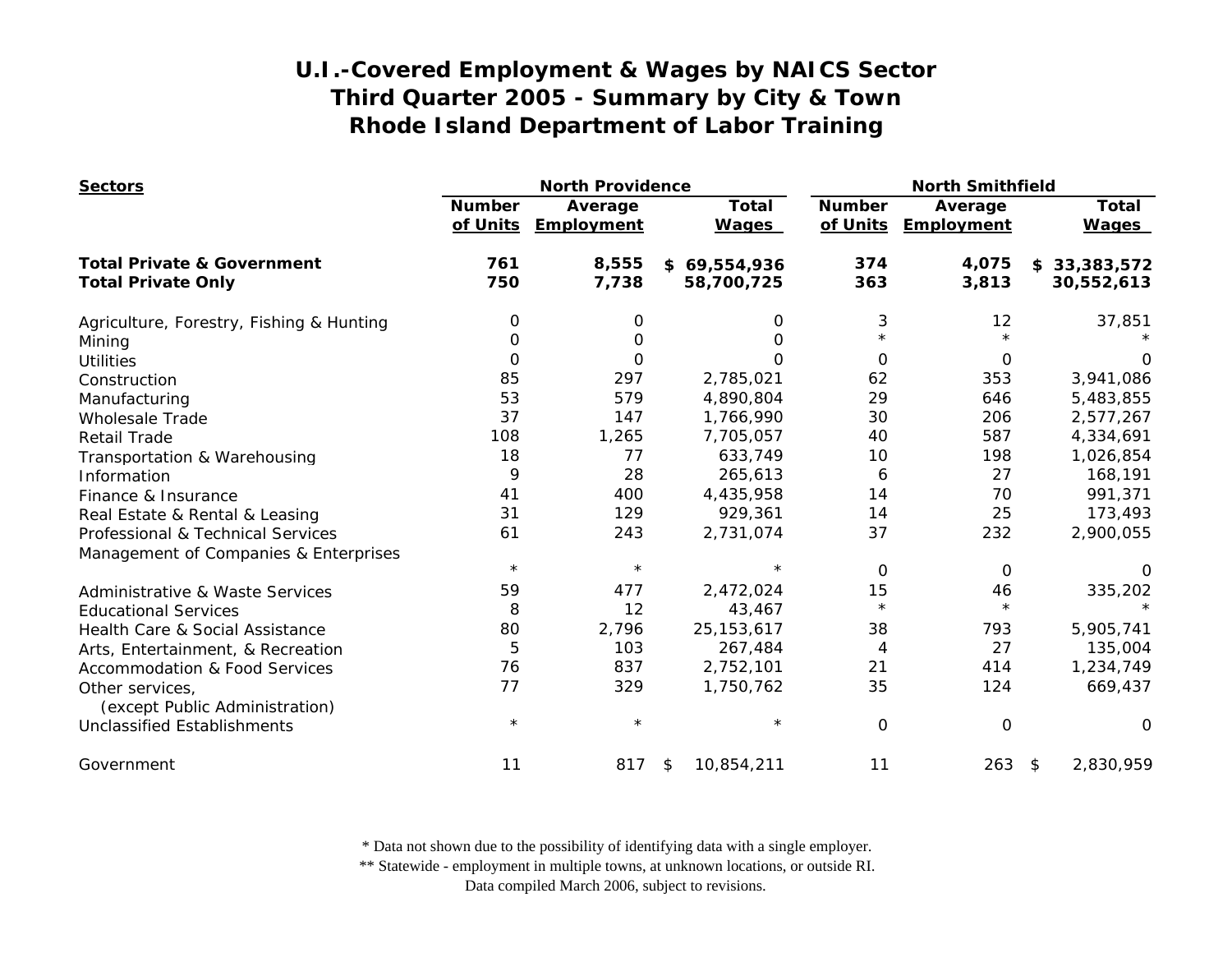| <b>Sectors</b>                                    | <b>Pawtucket</b>          |                       |                              | Portsmouth                |                       |                              |
|---------------------------------------------------|---------------------------|-----------------------|------------------------------|---------------------------|-----------------------|------------------------------|
|                                                   | <b>Number</b><br>of Units | Average<br>Employment | <b>Total</b><br><b>Wages</b> | <b>Number</b><br>of Units | Average<br>Employment | <b>Total</b><br><b>Wages</b> |
| <b>Total Private &amp; Government</b>             | 1,607                     | 27,075                | \$240,053,923                | 502                       | 5,880                 | \$67,481,260                 |
| <b>Total Private Only</b>                         | 1,582                     | 24,998                | 213,952,266                  | 488                       | 5,459                 | 61,646,940                   |
| Agriculture, Forestry, Fishing & Hunting          | 0                         | 0                     | 0                            | 16                        | 60                    | 318,788                      |
| Mining                                            | $\mathbf 0$               | O                     | O                            | $\mathbf 0$               | $\mathbf 0$           | 0                            |
| <b>Utilities</b>                                  | 3                         | $\overline{7}$        | 126,168                      | $\star$                   | $\star$               |                              |
| Construction                                      | 167                       | 1,249                 | 13,851,136                   | 92                        | 386                   | 3,808,918                    |
| Manufacturing                                     | 189                       | 5,690                 | 51,658,886                   | 32                        | 2,336                 | 38,819,700                   |
| <b>Wholesale Trade</b>                            | 89                        | 585                   | 6,383,563                    | 31                        | 117                   | 1,361,765                    |
| <b>Retail Trade</b>                               | 204                       | 2,101                 | 13,731,981                   | 59                        | 521                   | 3,406,780                    |
| Transportation & Warehousing                      | 39                        | 424                   | 4,325,188                    | $\overline{7}$            | 36                    | 138,208                      |
| Information                                       | 27                        | 745                   | 8,086,182                    | 11                        | 75                    | 917,077                      |
| Finance & Insurance                               | 57                        | 932                   | 8,860,760                    | 23                        | 91                    | 995,502                      |
| Real Estate & Rental & Leasing                    | 51                        | 263                   | 2,330,888                    | 12                        | 119                   | 725,162                      |
| Professional & Technical Services                 | 118                       | 542                   | 5,271,314                    | 50                        | 126                   | 1,359,535                    |
| Management of Companies & Enterprises             |                           |                       |                              |                           |                       |                              |
|                                                   | 11                        | 1,211                 | 22,415,139                   | $\star$                   | $\star$               |                              |
| <b>Administrative &amp; Waste Services</b>        | 92                        | 2,087                 | 9,632,458                    | 19                        | 121                   | 866,881                      |
| <b>Educational Services</b>                       | 21                        | 372                   | 3,024,321                    | 9                         | 185                   | 1,566,774                    |
| Health Care & Social Assistance                   | 180                       | 5,181                 | 47,266,835                   | 29                        | 395                   | 2,474,767                    |
| Arts, Entertainment, & Recreation                 | 13                        | 473                   | 3,333,633                    | 11                        | 164                   | 895,666                      |
| <b>Accommodation &amp; Food Services</b>          | 141                       | 1,696                 | 5,073,704                    | 34                        | 536                   | 2,634,311                    |
| Other services,<br>(except Public Administration) | 179                       | 1,440                 | 8,570,110                    | 48                        | 187                   | 1,328,790                    |
| <b>Unclassified Establishments</b>                |                           | $\mathsf{O}\xspace$   | 10,000                       | 0                         | $\mathbf 0$           | O                            |
| Government                                        | 25                        | 2,078                 | 26, 101, 657<br>\$           | 14                        | 421                   | \$<br>5,834,320              |

\* Data not shown due to the possibility of identifying data with a single employer.

\*\* Statewide - employment in multiple towns, at unknown locations, or outside RI.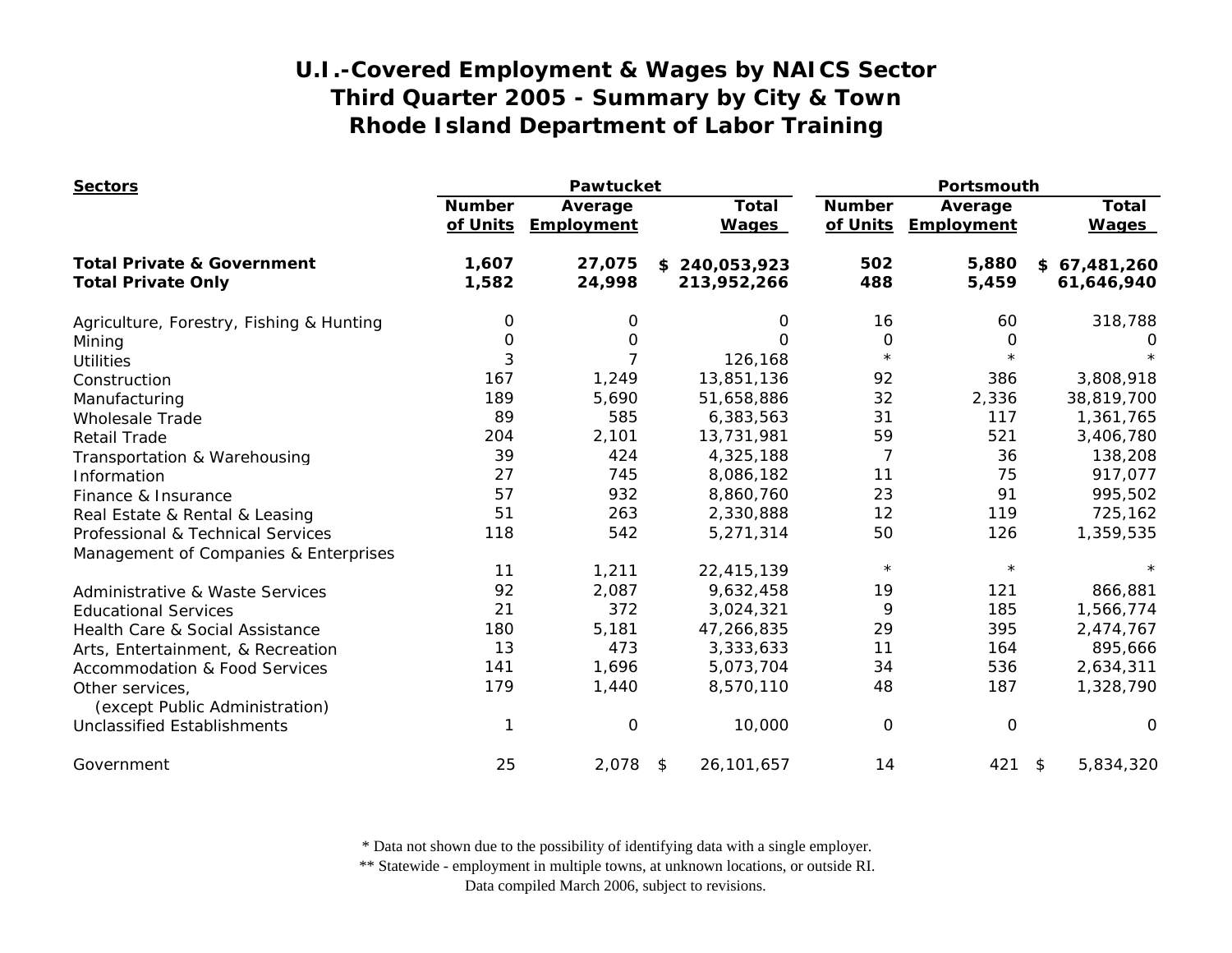| <b>Sectors</b>                                    |                           | Providence            |                              |                           | Richmond              |                                      |  |
|---------------------------------------------------|---------------------------|-----------------------|------------------------------|---------------------------|-----------------------|--------------------------------------|--|
|                                                   | <b>Number</b><br>of Units | Average<br>Employment | <b>Total</b><br><b>Wages</b> | <b>Number</b><br>of Units | Average<br>Employment | <b>Total</b><br><b>Wages</b>         |  |
| <b>Total Private &amp; Government</b>             | 5,759                     | 112,337               | \$1,193,498,729              | 149                       | 1,814                 | \$<br>13,666,328                     |  |
| <b>Total Private Only</b>                         | 5,655                     | 97,400                | 995,970,791                  | 141                       | 1,356                 | 9,041,866                            |  |
| Agriculture, Forestry, Fishing & Hunting          | 0                         | 0                     | 0                            | 5                         | 48                    | 374,944                              |  |
| Mining                                            |                           |                       |                              | $\star$                   |                       |                                      |  |
| <b>Utilities</b>                                  | 7                         | 530                   | 9,138,088                    | $\Omega$                  | $\Omega$              | O                                    |  |
| Construction                                      | 329                       | 3,129                 | 42,574,645                   | 22                        | 90                    | 775,958                              |  |
| Manufacturing                                     | 376                       | 7,003                 | 56,628,164                   | 6                         | 102                   | 973,345                              |  |
| <b>Wholesale Trade</b>                            | 277                       | 2,300                 | 28,404,361                   | 10                        | 47                    | 690,457                              |  |
| <b>Retail Trade</b>                               | 669                       | 7,157                 | 42,231,759                   | 25                        | 345                   | 1,933,881                            |  |
| Transportation & Warehousing                      | 69                        | 759                   | 6,760,371                    | $\star$                   | $\star$               |                                      |  |
| Information                                       | 152                       | 3,883                 | 60,303,627                   | 3                         | 7                     | 81,605                               |  |
| Finance & Insurance                               | 355                       | 5,739                 | 94,720,569                   | 5                         | 50                    | 440,550                              |  |
| Real Estate & Rental & Leasing                    | 200                       | 1,453                 | 15,872,237                   | $\star$                   | $\star$               | $\star$                              |  |
| Professional & Technical Services                 | 897                       | 6,265                 | 85,432,410                   | 6                         | 31                    | 246,204                              |  |
| Management of Companies & Enterprises             |                           |                       |                              |                           |                       |                                      |  |
|                                                   | 45                        | 1,962                 | 36, 145, 826                 | 0                         | 0                     | 0                                    |  |
| <b>Administrative &amp; Waste Services</b>        | 325                       | 8,771                 | 53,709,054                   | 8                         | 66                    | 892,434                              |  |
| <b>Educational Services</b>                       | 95                        | 10,028                | 115, 175, 567                | $\star$                   | $\star$               |                                      |  |
| Health Care & Social Assistance                   | 595                       | 24,126                | 273,359,210                  | 9                         | 78                    | 561,830                              |  |
| Arts, Entertainment, & Recreation                 | 53                        | 962                   | 4,448,072                    |                           | 127                   | 460,971                              |  |
| <b>Accommodation &amp; Food Services</b>          | 514                       | 8,604                 | 37,364,722                   | 14                        | 262                   | 794,178                              |  |
| Other services,<br>(except Public Administration) | 692                       | 4,726                 | 33,684,906                   | 15                        | 47                    | 265,224                              |  |
| <b>Unclassified Establishments</b>                | $\star$                   |                       | $\star$                      | $\mathbf 0$               | O                     | 0                                    |  |
| Government                                        | 104                       | 14,935                | 197,527,938<br>\$            | 8                         | 458                   | 4,624,462<br>$\sqrt[6]{\frac{1}{2}}$ |  |

\* Data not shown due to the possibility of identifying data with a single employer.

\*\* Statewide - employment in multiple towns, at unknown locations, or outside RI.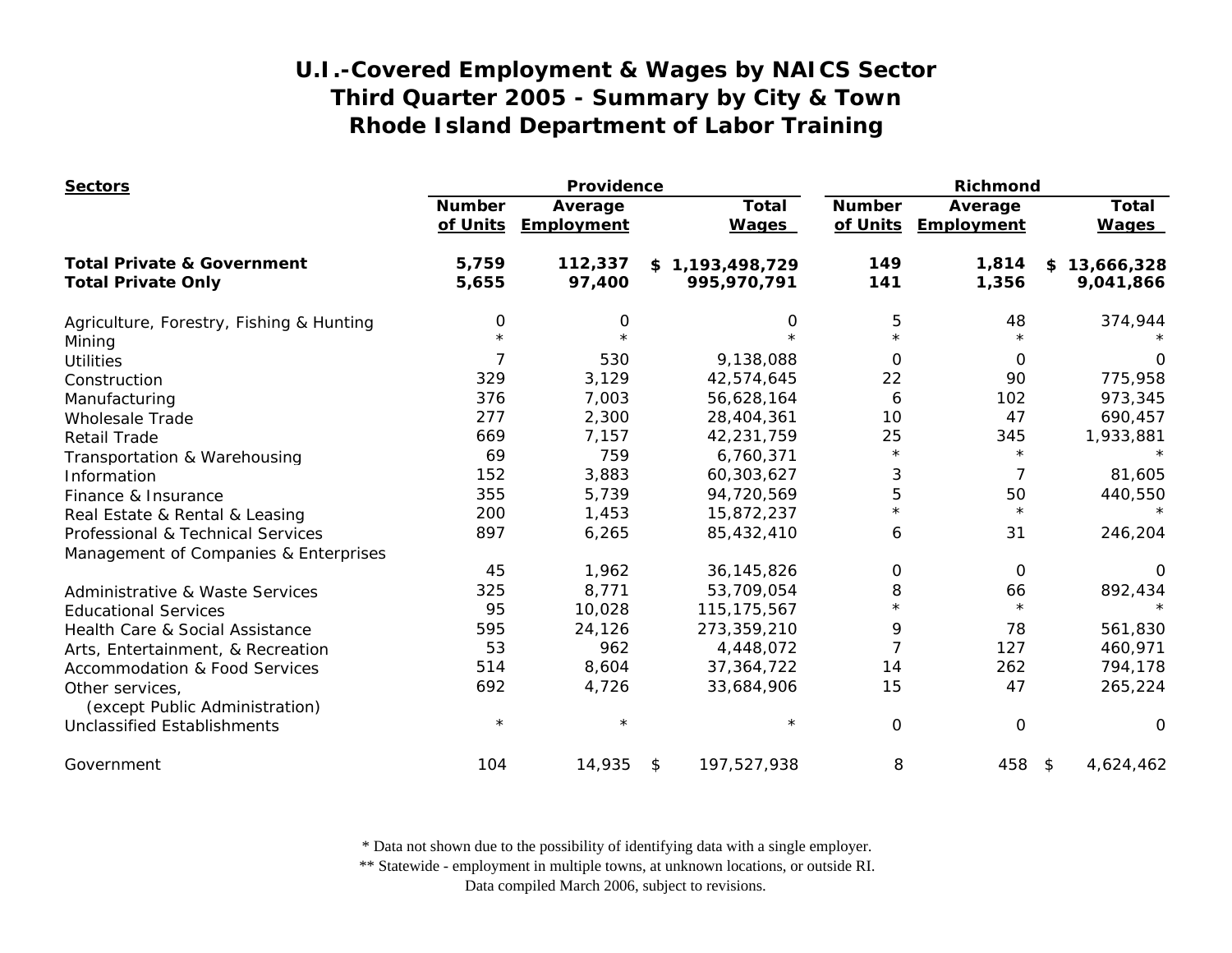| <b>Sectors</b>                             | <b>Scituate</b>           |                       |                              | <b>Smithfield</b>         |                       |                              |
|--------------------------------------------|---------------------------|-----------------------|------------------------------|---------------------------|-----------------------|------------------------------|
|                                            | <b>Number</b><br>of Units | Average<br>Employment | <b>Total</b><br><b>Wages</b> | <b>Number</b><br>of Units | Average<br>Employment | <b>Total</b><br><b>Wages</b> |
| <b>Total Private &amp; Government</b>      | 274                       | 1,667                 | \$13,780,197                 | 804                       | 12,429                | \$115,836,143                |
| <b>Total Private Only</b>                  | 263                       | 1,111                 | 7,197,972                    | 788                       | 11,954                | 110,865,604                  |
| Agriculture, Forestry, Fishing & Hunting   | 13                        | 99                    | 361,603                      | $\star$                   |                       |                              |
| Mining                                     | 0                         | 0                     | O                            | $\star$                   |                       |                              |
| <b>Utilities</b>                           | 0                         | O                     | O                            | $\Omega$                  | $\Omega$              | O                            |
| Construction                               | 65                        | 159                   | 1,483,501                    | 139                       | 1,082                 | 11, 173, 204                 |
| Manufacturing                              | 13                        | 54                    | 309,002                      | 83                        | 1,208                 | 12,010,020                   |
| <b>Wholesale Trade</b>                     | 16                        | 34                    | 367,107                      | 72                        | 806                   | 9,941,912                    |
| <b>Retail Trade</b>                        | 21                        | 221                   | 1,282,638                    | 107                       | 2,325                 | 13, 113, 522                 |
| Transportation & Warehousing               | 17                        | 63                    | 380,686                      | 18                        | 130                   | 1,208,971                    |
| Information                                | 3                         | 28                    | 126,386                      | 12                        | 155                   | 1,723,350                    |
| Finance & Insurance                        | $\overline{7}$            | 21                    | 215,917                      | 37                        | 2,048                 | 31,549,337                   |
| Real Estate & Rental & Leasing             | 8                         | 23                    | 209,172                      | 15                        | 77                    | 817,021                      |
| Professional & Technical Services          | 27                        | 68                    | 686,016                      | 61                        | 218                   | 2,828,736                    |
| Management of Companies & Enterprises      |                           |                       |                              |                           |                       |                              |
|                                            | 0                         | $\mathbf 0$           | O                            | 5                         | 51                    | 1,075,838                    |
| <b>Administrative &amp; Waste Services</b> | 21                        | 50                    | 293,249                      | 47                        | 345                   | 2,926,950                    |
| <b>Educational Services</b>                | 3                         | 15                    | 61,405                       | 9                         | 686                   | 7,786,529                    |
| Health Care & Social Assistance            | 14                        | 124                   | 731,916                      | 47                        | 1,245                 | 8,510,838                    |
| Arts, Entertainment, & Recreation          | $\star$                   | $\star$               | $\star$                      | 10                        | 43                    | 126,950                      |
| <b>Accommodation &amp; Food Services</b>   | 11                        | 88                    | 302,951                      | 59                        | 1,199                 | 4,272,757                    |
| Other services,                            | 21                        | 63                    | 381,349                      | 62                        | 318                   | 1,656,143                    |
| (except Public Administration)             |                           |                       |                              |                           |                       |                              |
| <b>Unclassified Establishments</b>         | $\star$                   | $\star$               | $\star$                      | $\mathbf 0$               | $\mathbf 0$           | O                            |
| Government                                 | 11                        | 557                   | 6,582,225<br>\$              | 16                        | 474 \$                | 4,970,539                    |

\* Data not shown due to the possibility of identifying data with a single employer.

\*\* Statewide - employment in multiple towns, at unknown locations, or outside RI.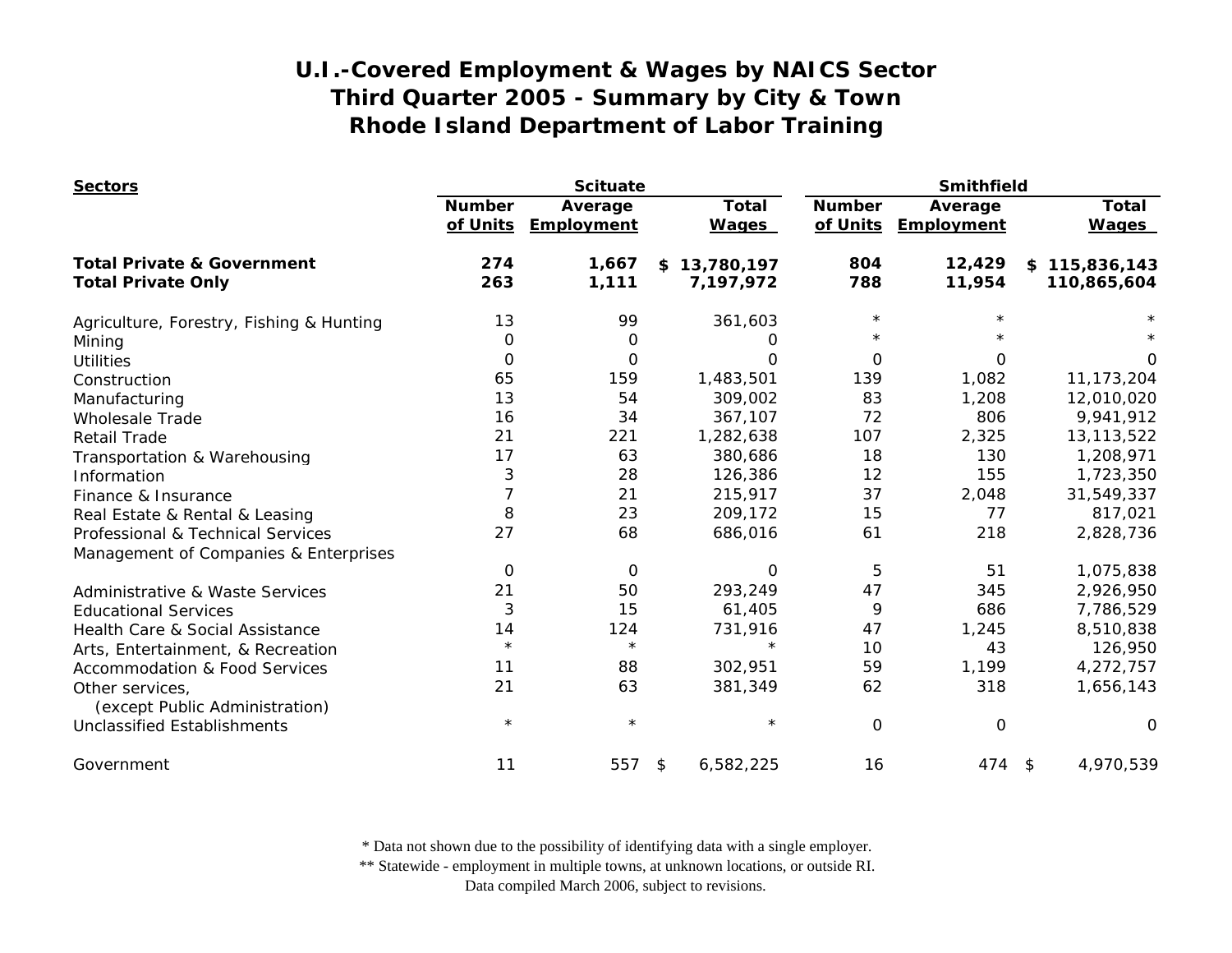| <b>Sectors</b>                           | South Kingstown           |                       |                              | <b>Tiverton</b>           |                       |                              |
|------------------------------------------|---------------------------|-----------------------|------------------------------|---------------------------|-----------------------|------------------------------|
|                                          | <b>Number</b><br>of Units | Average<br>Employment | <b>Total</b><br><b>Wages</b> | <b>Number</b><br>of Units | Average<br>Employment | <b>Total</b><br><b>Wages</b> |
| <b>Total Private &amp; Government</b>    | 1,017                     | 13,678                | \$131,243,884                | 415                       | 2,782                 | \$21,258,689                 |
| <b>Total Private Only</b>                | 996                       | 10,036                | 88,671,783                   | 400                       | 2,306                 | 17,046,783                   |
| Agriculture, Forestry, Fishing & Hunting | 19                        | 141                   | 1,654,759                    | 11                        | 40                    | 160,165                      |
| Mining                                   | $\star$                   | $\star$               |                              | 3                         | 33                    | 437,751                      |
| <b>Utilities</b>                         | $\star$                   | $\star$               | $\star$                      | $\star$                   | $\star$               |                              |
| Construction                             | 131                       | 453                   | 4,322,377                    | 65                        | 297                   | 2,539,929                    |
| Manufacturing                            | 31                        | 942                   | 13,239,070                   | 13                        | 74                    | 563,995                      |
| <b>Wholesale Trade</b>                   | 71                        | 755                   | 13,205,805                   | 31                        | 116                   | 1,038,463                    |
| <b>Retail Trade</b>                      | 115                       | 1,544                 | 10,392,347                   | 56                        | 565                   | 4,762,436                    |
| Transportation & Warehousing             | 12                        | 110                   | 493,425                      | 12                        | 46                    | 345,900                      |
| Information                              | 15                        | 151                   | 1,627,279                    | 4                         | 3                     | 46,772                       |
| Finance & Insurance                      | 41                        | 278                   | 3,518,555                    | 13                        | 55                    | 585,547                      |
| Real Estate & Rental & Leasing           | 32                        | 135                   | 1,148,745                    | 11                        | 26                    | 212,954                      |
| Professional & Technical Services        | 100                       | 359                   | 4,428,156                    | 42                        | 154                   | 1,927,604                    |
| Management of Companies & Enterprises    |                           |                       |                              |                           |                       |                              |
|                                          | 6                         | 15                    | 245,916                      | $\star$                   | $\star$               |                              |
| Administrative & Waste Services          | 67                        | 301                   | 2,743,122                    | 28                        | 73                    | 523,441                      |
| <b>Educational Services</b>              | 21                        | 231                   | 1,567,551                    | $\star$                   | $\star$               |                              |
| Health Care & Social Assistance          | 97                        | 2,279                 | 19,828,781                   | 26                        | 293                   | 2,031,503                    |
| Arts, Entertainment, & Recreation        | 38                        | 242                   | 1,143,416                    | 6                         | 40                    | 113,975                      |
| <b>Accommodation &amp; Food Services</b> | 97                        | 1,340                 | 4,637,552                    | 29                        | 353                   | 1,151,701                    |
| Other services,                          | 100                       | 731                   | 4,126,595                    | 46                        | 134                   | 592,112                      |
| (except Public Administration)           |                           |                       |                              |                           |                       |                              |
| <b>Unclassified Establishments</b>       | 0                         | $\mathbf 0$           | 0                            | 0                         | $\mathsf{O}\xspace$   | $\mathbf 0$                  |
| Government                               | 21                        | 3,642                 | 42,572,101<br>\$             | 15                        | 477                   | 4,211,906<br>\$              |

\* Data not shown due to the possibility of identifying data with a single employer.

\*\* Statewide - employment in multiple towns, at unknown locations, or outside RI.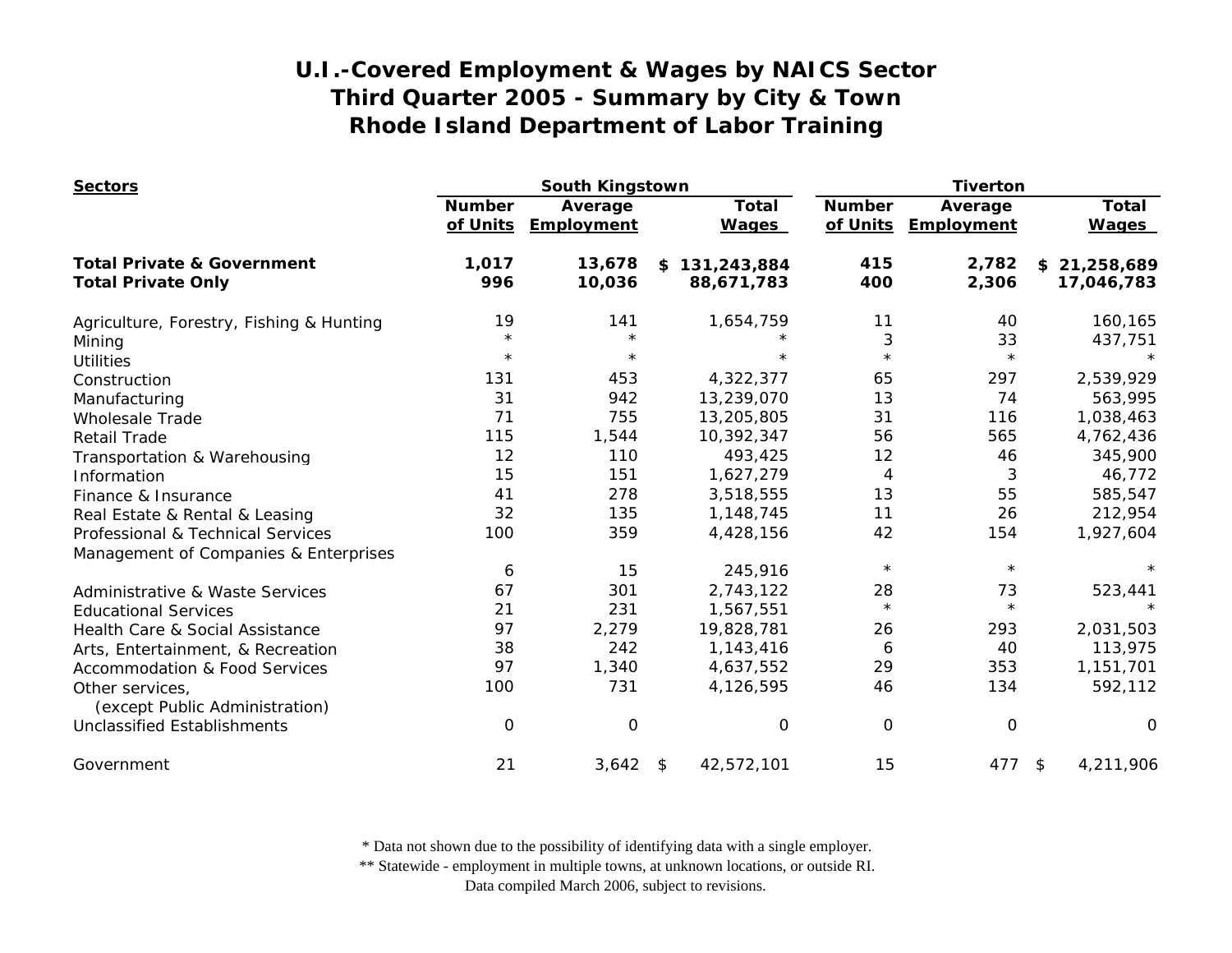| <b>Sectors</b>                                    | Warren                    |                       |                              | Warwick                   |                       |                              |
|---------------------------------------------------|---------------------------|-----------------------|------------------------------|---------------------------|-----------------------|------------------------------|
|                                                   | <b>Number</b><br>of Units | Average<br>Employment | <b>Total</b><br><b>Wages</b> | <b>Number</b><br>of Units | Average<br>Employment | <b>Total</b><br><b>Wages</b> |
| <b>Total Private &amp; Government</b>             | 393                       | 4,442                 | \$34,557,482                 | 3,348                     | 52,741                | \$469,773,429                |
| <b>Total Private Only</b>                         | 384                       | 4,272                 | 32,288,922                   | 3,317                     | 48,931                | 417,739,837                  |
| Agriculture, Forestry, Fishing & Hunting          | $^\star$                  |                       |                              | $\star$                   |                       |                              |
| Mining                                            | 0                         | 0                     | 0                            | $\star$                   |                       |                              |
| <b>Utilities</b>                                  | 0                         | $\Omega$              | O                            | $\star$                   |                       |                              |
| Construction                                      | 51                        | 235                   | 2,036,690                    | 341                       | 2,514                 | 29,509,010                   |
| Manufacturing                                     | 51                        | 1,143                 | 10,645,565                   | 201                       | 4,201                 | 43,965,207                   |
| <b>Wholesale Trade</b>                            | 23                        | 215                   | 3,075,421                    | 275                       | 1,968                 | 24,627,906                   |
| <b>Retail Trade</b>                               | 46                        | 275                   | 1,515,371                    | 477                       | 8,848                 | 54,048,010                   |
| Transportation & Warehousing                      | 10                        | 387                   | 2,176,427                    | 106                       | 2,274                 | 18,917,451                   |
| Information                                       | 4                         | 41                    | 363,969                      | 43                        | 528                   | 5,527,807                    |
| Finance & Insurance                               | 18                        | 179                   | 1,725,224                    | 220                       | 3,792                 | 47,756,880                   |
| Real Estate & Rental & Leasing                    | 8                         | 20                    | 129,805                      | 131                       | 1,613                 | 13,175,809                   |
| Professional & Technical Services                 | 21                        | 75                    | 705,478                      | 380                       | 1,650                 | 20,075,676                   |
| Management of Companies & Enterprises             |                           |                       |                              |                           |                       |                              |
|                                                   | $\star$                   | $\star$               | $\star$                      | 17                        | 2,073                 | 25,775,210                   |
| <b>Administrative &amp; Waste Services</b>        | 21                        | 153                   | 990,120                      | 195                       | 2,901                 | 18,956,536                   |
| <b>Educational Services</b>                       | 5                         | 63                    | 563,942                      | 36                        | 773                   | 6,449,367                    |
| Health Care & Social Assistance                   | 34                        | 633                   | 5,367,142                    | 323                       | 8,231                 | 75,328,440                   |
| Arts, Entertainment, & Recreation                 | 5                         | 36                    | 118,300                      | 37                        | 631                   | 2,978,408                    |
| <b>Accommodation &amp; Food Services</b>          | 44                        | 672                   | 1,983,032                    | 240                       | 5,151                 | 20,190,219                   |
| Other services,<br>(except Public Administration) | 37                        | 134                   | 715,143                      | 290                       | 1,764                 | 10,305,948                   |
| <b>Unclassified Establishments</b>                | 0                         | $\mathsf{O}\xspace$   | 0                            | $\mathsf{O}\xspace$       | 0                     | $\Omega$                     |
| Government                                        | 9                         | 168                   | 2,268,560<br>\$              | 31                        | $3,810$ \$            | 52,033,592                   |

\* Data not shown due to the possibility of identifying data with a single employer.

\*\* Statewide - employment in multiple towns, at unknown locations, or outside RI.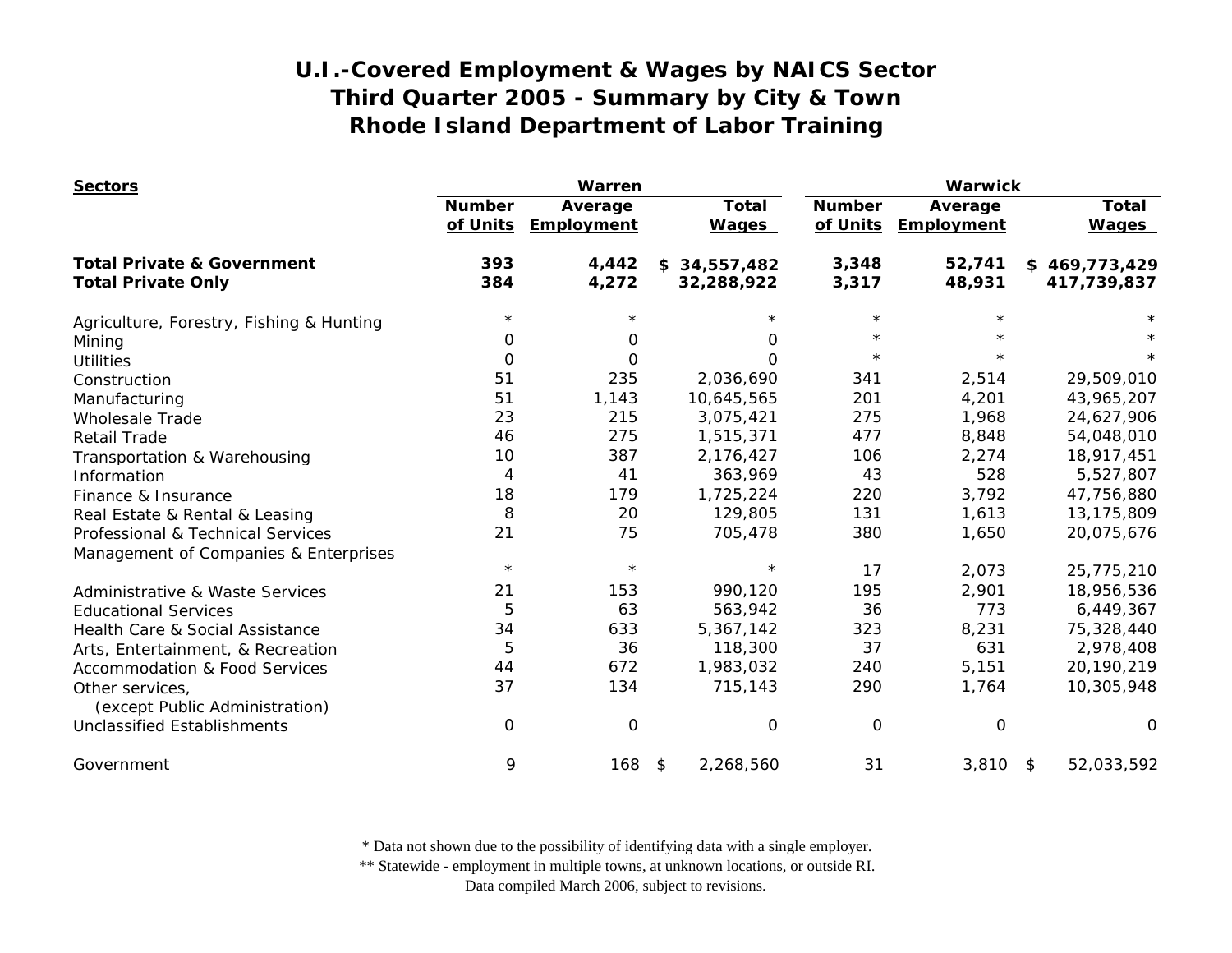| <b>Sectors</b>                                    | Westerly                  |                              |                              | <b>West Greenwich</b>     |                       |                              |
|---------------------------------------------------|---------------------------|------------------------------|------------------------------|---------------------------|-----------------------|------------------------------|
|                                                   | <b>Number</b><br>of Units | Average<br><b>Employment</b> | <b>Total</b><br><b>Wages</b> | <b>Number</b><br>of Units | Average<br>Employment | <b>Total</b><br><b>Wages</b> |
| <b>Total Private &amp; Government</b>             | 869                       | 10,819                       | \$81,014,869                 | 219                       | 4,341                 | \$73,851,003                 |
| <b>Total Private Only</b>                         | 850                       | 10,064                       | 73,650,455                   | 211                       | 3,990                 | 70,296,171                   |
| Agriculture, Forestry, Fishing & Hunting          | 5                         | 12                           | 55,969                       | $^\star$                  |                       |                              |
| Mining                                            | $\star$                   | $\star$                      | $\star$                      | 0                         | 0                     | 0                            |
| <b>Utilities</b>                                  | $^\star$                  | $\star$                      | $\star$                      | $\Omega$                  | $\Omega$              | O                            |
| Construction                                      | 108                       | 359                          | 3,232,360                    | 55                        | 220                   | 2,025,949                    |
| Manufacturing                                     | 32                        | 944                          | 8,761,336                    | 12                        | 1,506                 | 34,052,485                   |
| <b>Wholesale Trade</b>                            | 28                        | 56                           | 738,741                      | 17                        | 220                   | 3,523,736                    |
| <b>Retail Trade</b>                               | 139                       | 2,306                        | 13,887,708                   | 10                        | 67                    | 340,192                      |
| Transportation & Warehousing                      | 13                        | 54                           | 347,829                      | 9                         | 191                   | 1,750,101                    |
| Information                                       | 14                        | 316                          | 3,412,096                    | 4                         | 9                     | 109,910                      |
| Finance & Insurance                               | 29                        | 319                          | 3,219,058                    | 5                         | 28                    | 373,255                      |
| Real Estate & Rental & Leasing                    | 28                        | 110                          | 674,664                      | $\overline{5}$            | $\overline{2}$        | 18,288                       |
| Professional & Technical Services                 | 69                        | 210                          | 1,910,783                    | 27                        | 1,115                 | 24, 152, 501                 |
| Management of Companies & Enterprises             |                           |                              |                              |                           |                       |                              |
|                                                   | 4                         | 248                          | 2,991,787                    | $\star$                   | $\star$               |                              |
| Administrative & Waste Services                   | 45                        | 228                          | 1,871,198                    | 25                        | 290                   | 2,227,701                    |
| <b>Educational Services</b>                       | 7                         | 44                           | 197,370                      | $\star$                   | $\star$               |                              |
| Health Care & Social Assistance                   | 104                       | 1,970                        | 17,469,439                   | 8                         | 64                    | 446,488                      |
| Arts, Entertainment, & Recreation                 | 34                        | 575                          | 3, 163, 327                  | $\star$                   | $\star$               |                              |
| <b>Accommodation &amp; Food Services</b>          | 100                       | 1,753                        | 8,466,977                    | 14                        | 197                   | 744,979                      |
| Other services,<br>(except Public Administration) | 88                        | 466                          | 2,185,493                    | 12                        | 29                    | 146,000                      |
| <b>Unclassified Establishments</b>                | $\mathbf 0$               | $\Omega$                     | 0                            | $\mathbf 0$               | $\mathbf 0$           | 0                            |
| Government                                        | 19                        | 757                          | \$<br>7,364,414              | 8                         | $352$ \$              | 3,554,832                    |

\* Data not shown due to the possibility of identifying data with a single employer.

\*\* Statewide - employment in multiple towns, at unknown locations, or outside RI.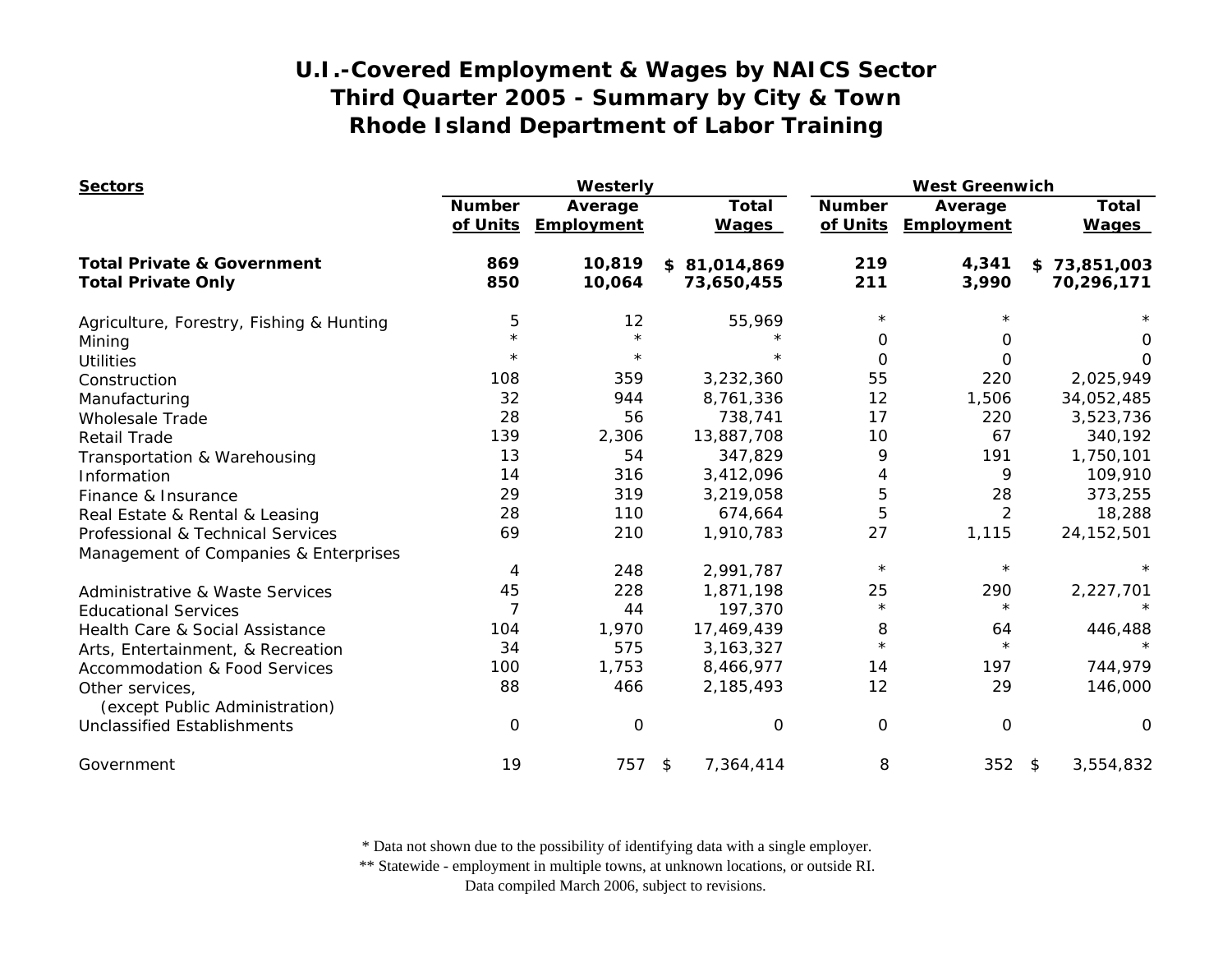| <b>Sectors</b>                             | <b>West Warwick</b>       |                       |                              | Woonsocket                |                       |                              |
|--------------------------------------------|---------------------------|-----------------------|------------------------------|---------------------------|-----------------------|------------------------------|
|                                            | <b>Number</b><br>of Units | Average<br>Employment | <b>Total</b><br><b>Wages</b> | <b>Number</b><br>of Units | Average<br>Employment | <b>Total</b><br><b>Wages</b> |
| <b>Total Private &amp; Government</b>      | 625                       | 9,443                 | \$85,183,370                 | 881                       | 14,853                | \$142,424,922                |
| <b>Total Private Only</b>                  | 610                       | 8,511                 | 75,338,337                   | 862                       | 13,567                | 126,678,343                  |
| Agriculture, Forestry, Fishing & Hunting   | 0                         | 0                     | 0                            | 0                         | 0                     | Ő                            |
| Mining                                     | $\star$                   | $\star$               |                              | 0                         | 0                     | 0                            |
| <b>Utilities</b>                           | 0                         | $\Omega$              | 0                            | $\Omega$                  | $\Omega$              | O                            |
| Construction                               | 96                        | 427                   | 4,338,175                    | 84                        | 391                   | 3,544,001                    |
| Manufacturing                              | 39                        | 1,822                 | 20,815,969                   | 76                        | 1,300                 | 12,820,263                   |
| Wholesale Trade                            | 36                        | 362                   | 4,308,725                    | 55                        | 366                   | 4,282,777                    |
| <b>Retail Trade</b>                        | 97                        | 1,212                 | 8,596,747                    | 131                       | 1,990                 | 12,908,877                   |
| Transportation & Warehousing               | 13                        | 280                   | 2,637,839                    | 18                        | 801                   | 6,213,814                    |
| Information                                | $\star$                   | $\star$               |                              | 9                         | 59                    | 670,501                      |
| Finance & Insurance                        | 34                        | 1,051                 | 10,413,602                   | 30                        | 273                   | 2,639,296                    |
| Real Estate & Rental & Leasing             | 22                        | 78                    | 518,299                      | 33                        | 108                   | 771,124                      |
| Professional & Technical Services          | 38                        | 73                    | 731,633                      | 59                        | 402                   | 6,009,622                    |
| Management of Companies & Enterprises      |                           |                       |                              |                           |                       |                              |
|                                            | $\mathbf 0$               | 0                     | O                            | 6                         | 1,671                 | 34,212,538                   |
| <b>Administrative &amp; Waste Services</b> | 24                        | 187                   | 968,020                      | 32                        | 635                   | 4,766,952                    |
| <b>Educational Services</b>                | $\overline{7}$            | 34                    | 137,692                      | 18                        | 354                   | 2,876,536                    |
| Health Care & Social Assistance            | 45                        | 806                   | 6,435,151                    | 102                       | 3,428                 | 28,675,455                   |
| Arts, Entertainment, & Recreation          | 8                         | 60                    | 291,048                      | 9                         | 72                    | 498,775                      |
| <b>Accommodation &amp; Food Services</b>   | 64                        | 915                   | 2,867,309                    | 98                        | 1,155                 | 3,400,795                    |
| Other services,                            | 82                        | 345                   | 1,817,174                    | 100                       | 554                   | 2,314,549                    |
| (except Public Administration)             |                           |                       |                              |                           |                       |                              |
| <b>Unclassified Establishments</b>         | $\mathbf 0$               | $\mathbf 0$           | 0                            | $\overline{2}$            | 8                     | 72,468                       |
| Government                                 | 15                        | 932                   | 9,845,033<br>\$              | 19                        | $1,283$ \$            | 15,746,579                   |

\* Data not shown due to the possibility of identifying data with a single employer.

\*\* Statewide - employment in multiple towns, at unknown locations, or outside RI.